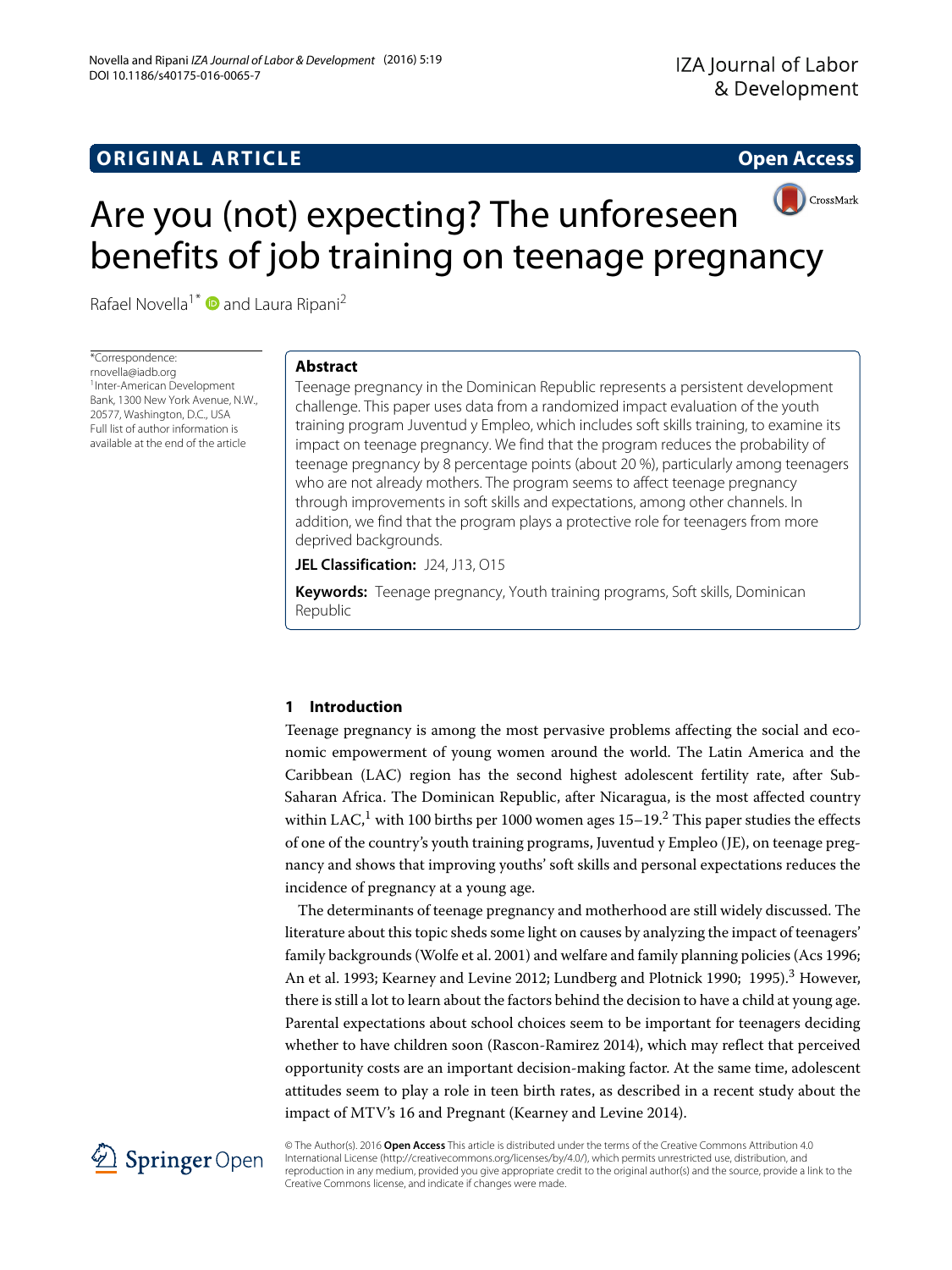There is also a debate about the impacts of teenage pregnancy and motherhood on labor market outcomes. Despite their differences on magnitude of the impacts, the majority of studies point to a negative impact of teenage pregnancy and motherhood on human capital investments, the probability of getting married, and other consequences, such as performing worse in the labor market (Ashcraft and Lang [2006;](#page-16-2) Ermisch and Pevalin  $2005$ .<sup>4</sup> A recent study (Cygan-Rehm and Riphahn [2014\)](#page-16-4) finds that teenage pregnancies rise in times of high (youth) unemployment. This could suggest that opportunity costs matter to young women who think they do not have a chance of finding a good job. Such women cannot gain social recognition from working, so they may decide to get it by having a child at a young age.

Recent evidence for LAC also shows that, in general, there is a negative impact of teenage pregnancy on socioeconomic outcomes. For instance, looking at short-term effects in Mexico, teenage pregnancy seems to reduce teenagers' years of schooling, school attendance, and hours of work while increasing marriage rates (Azevedo et al. [2012\)](#page-16-5). In the long run, being a mother at a young age reduces years of education and per capita household income and contributes to a higher probability of being married or divorced (Arceo-Gomez and Campos-Vazquez [2014\)](#page-16-6). In Chile, Berthelon and Kruger [\(2014\)](#page-16-7) find that teenage motherhood significantly reduces the probability of the teenager's high school completion. A recent regional study for LAC (Näslund-Hadley and Binstock [2010\)](#page-17-6) argues that the main determinant of teenage pregnancy is not the lack of information about skills for planning for the future but the lack of willingness to use them. And in the Dominican Republic, according to Carrasco [\(2012\)](#page-16-8), teenage pregnancy is related to a lack of life goals, low incentives to go to school, and a perceived lack of opportunities, especially among the poorest population tier; all these aspects are addressed in this paper. Similarly, a regional report of the World Bank [\(2012\)](#page-17-7) finds that poverty and lack of opportunities are key determinants of childbearing.

In this sense, interventions targeted at increasing the opportunity cost of being a teenage mother (for instance, through improvements in self-esteem, personal plans for the future, or perceptions about the future) are expected to reduce pregnancy rates. Empirical studies from the USA and the UK show that teenagers' higher attitudes and expectations about their future negatively affect the probability of pregnancy (Plotnick [1992;](#page-17-8) [1993;](#page-17-9) [2007\)](#page-17-10). Similarly, evidence from Peru suggests that girls with poor self-efficacy and low educational aspirations are at higher risk of teenage motherhood (Favara et al. [2016\)](#page-16-9). Life skills training programs, such as JE in the Dominican Republic, are examples of interventions aimed at changing expectations and soft skills that might affect teenage pregnancy.<sup>5</sup>

Young men and women in LAC are facing disproportionate difficulties in the labor market: unemployment or bad-quality jobs.<sup>6</sup> There is also a high percentage of youth who are neither working nor studying, and many are not even looking for a job. Since the early 1990s, some LAC countries have addressed this by implementing job-training programs specially tailored for youth. These programs regularly target vulnerable youth and include training in soft<sup>7</sup> and technical skills plus apprenticeships or internships in the private sector.<sup>8</sup> JE was the first such program in LAC to have an experimental evaluation design from its inception. While previous evaluations of these programs have focused almost exclusively on labor market impacts (employment rate, labor earnings, and quality of employment), Ibarrarán et al. [\(2014\)](#page-17-11) also report on the mechanisms by which training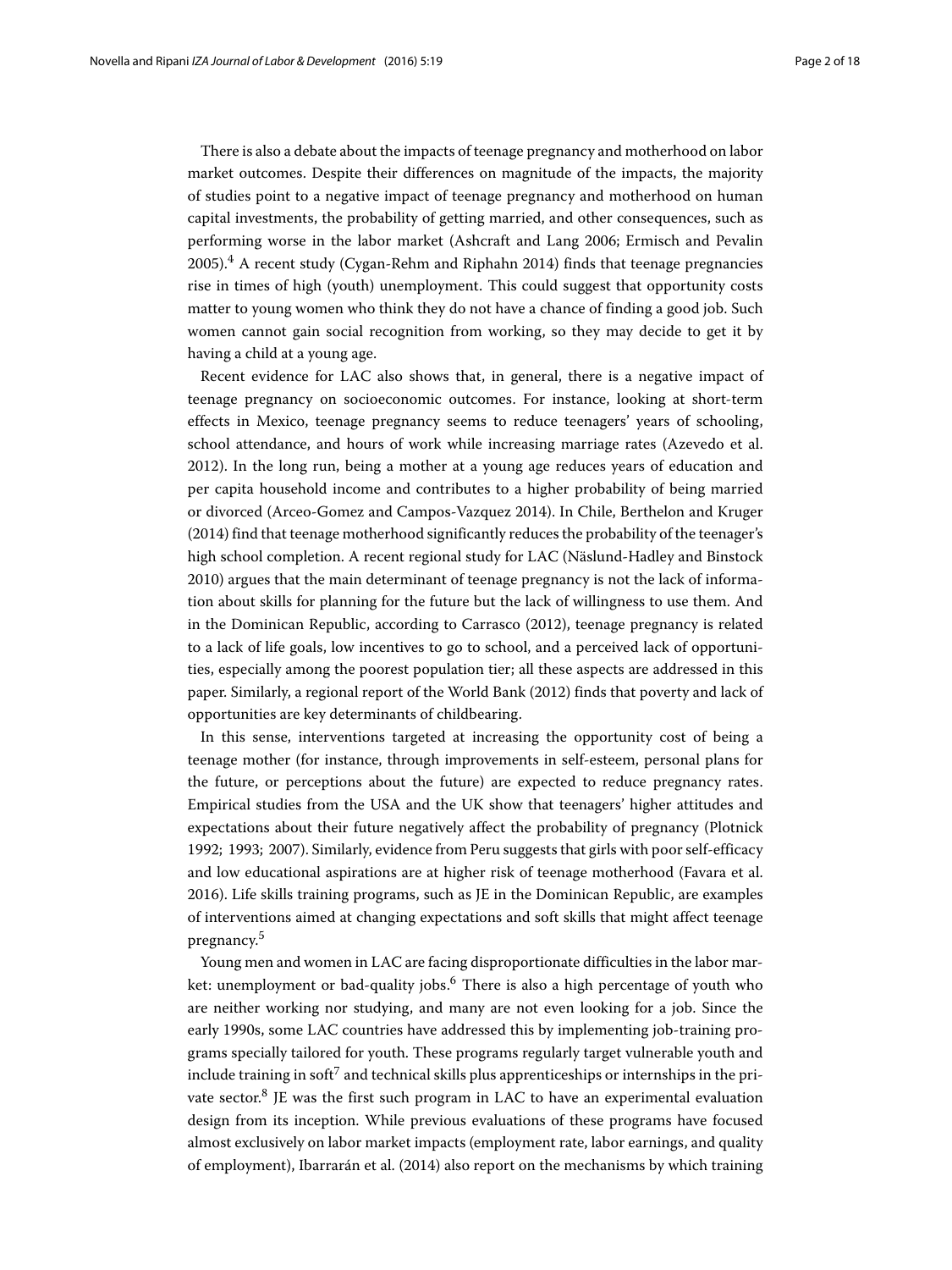is supposed to improve participants' labor market performance, particularly JE's emphasis on the skills–especially soft skills–with which youth join the labor force. The paper also preliminarily examines other important outcomes that can be attributed to training, such as changes in teenage pregnancy rates and consumption of alcohol, cigarettes, drugs, and lottery.

This paper is different mainly in that (i) our definition of teenage pregnancy considers a how many times a woman has been pregnant, not just if a woman is pregnant at the moment of the follow-up survey; (ii) we attempt to estimate the simultaneous effect of JE on soft skills and teenage pregnancy; (iii) we estimate whether JE heterogeneously affects teenage pregnancy by civil status, number of children, and pre-intervention individual (self-esteem) and household characteristics (wealth index); and (iv) we also explore the association of JE and teenage fatherhood.

The vast majority of the previous studies about teenage pregnancy and labor market outcomes are based on associations. These papers find it difficult to solve the potential endogeneity problem of unobserved factors affecting both adolescent pregnancy and labor market outcomes. We use the randomized experimental data of the JE program, which allow us to identify the causal effect of the program on teenage pregnancy. This paper contributes to a better understanding of how youth training programs that include training in soft skills affect teenage pregnancy. At the same time, it enriches the discussion about which elements are important in the agenda of reducing teenage pregnancy in developing countries.

Our analysis is based on a sample of applicants for the cohort of trainees who participated in the 2008 version of the JE program.<sup>9</sup> We find that the program reduces the probability of pregnancy for all women but has a particularly strong effect for teenagers (reduction of about 8 percentage points in the probability of being pregnant or, in other words, women in the treatment group are 20 % less likely to be pregnant than those in the control group), especially those who are not already mothers. This is mainly achieved through training on soft skills and stressing expectations of students. Moreover, JE has larger effects on teenagers whose initial self-esteem did not fall within the highest or lowest quartile and among teenagers from poorer households.<sup>10</sup>

The rest of the paper is organized as follows: Section [2](#page-2-0) describes the JE program, its previous evaluations, and our data. Section [3](#page-4-0) presents the empirical strategy, Section [4](#page-5-0) presents the results, and Section [5](#page-8-0) concludes.

## <span id="page-2-0"></span>**2 The youth and employment program (Juventud y Empleo)**

Begun in 2001, JE is aimed at increasing the probability that youth aged 16 to 29 years who did not complete high school are able to get a good job. As JE is constantly evolving, we examine a version with different training content, labor intermediation, and evaluation design than the 2001 version of the program.<sup>11</sup> In particular, the program we evaluate offers a component of 75 h of soft skills training plus a component of 150 h of vocational training for a wide variety of jobs (such as providing administrative assistance, working in a bakery, or styling hair).<sup>12</sup> The soft skills training includes the following: (i) planning skills: development of the participant's personal life project; (ii) basic cognitive skills: management of basic math and communication skills; (iii) social skills: improved management of social risk situations as well as conflict prevention and negotiation skills; (iv) skills for productive work: promotion of decision-making skills, team collaboration, and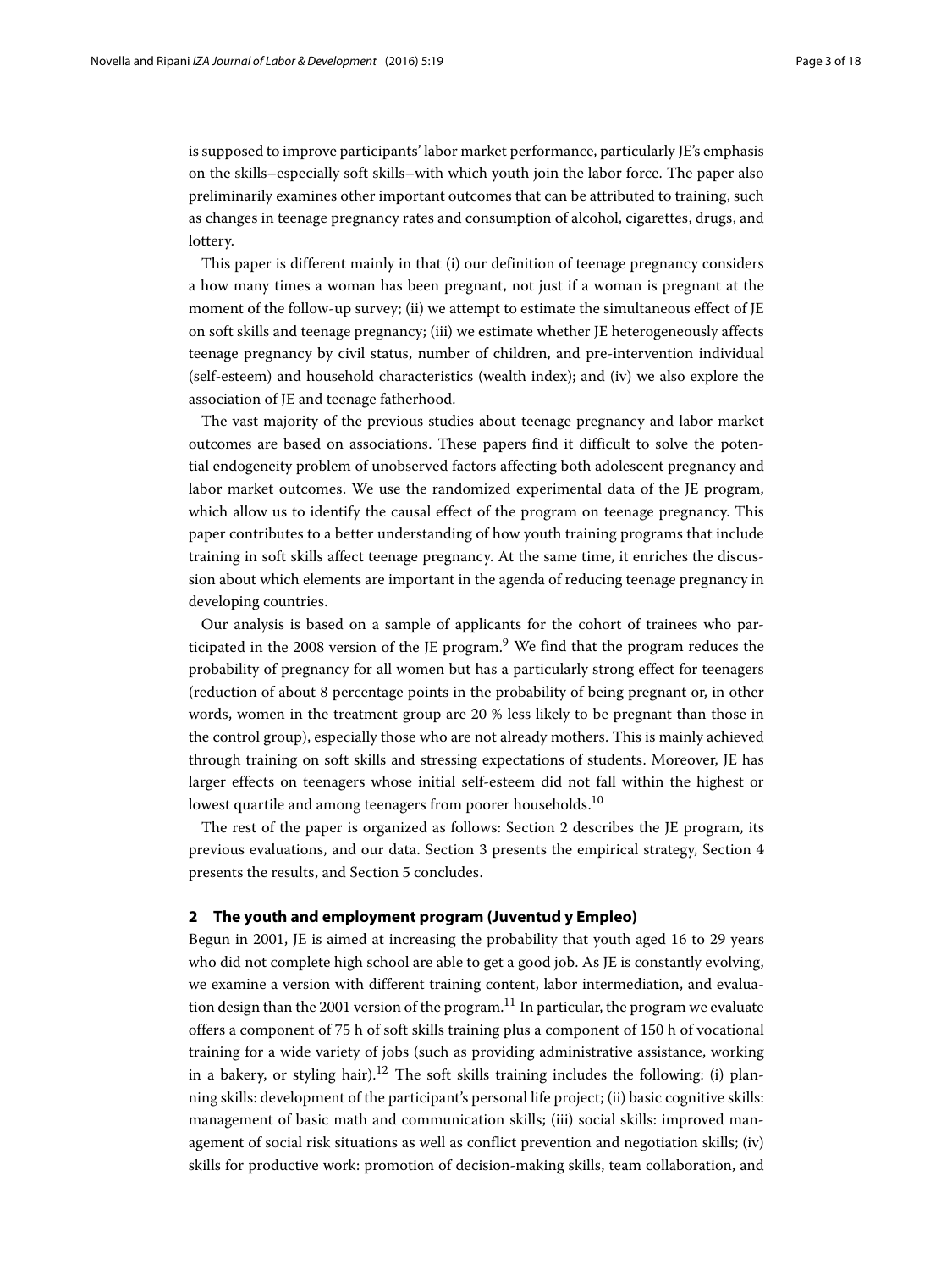the ability to work with efficiency and quality; and (v) sensitivity to gender equality and respect of the physical environment. It is important to highlight that the JE training did not explicitly include sex education in the curriculum. The vocational training teaches technical knowledge tailored to the needs of employers.

The two training components are provided by private training institutions (Centros Operadores del Sistema (COS)) that are registered and approved by the national training institution (Instituto Nacional de Formación Técnico Profesional). Participants' COS training is followed by a 3-month internship in the private sector; the internship opportunities are selected by the COS with the objective of matching the participant's technical training with a firm's human resources needs–soft-skills training has the same content regardless of the technical training course pursued. Each COS conducts an open call for applicants and then matches them with their preferred career, based on availability of the matching training course.

Previous literature on the program analyzes two types of cohort samples. The first is the impact evaluation by Card et al. [\(2011\)](#page-16-10) that analyzes the original design of the program, which considers a sample of applicants who applied to receive training in early 2004, with the follow-up survey was in mid-2005 (10 to 14 months after most trainees had finished their training). This evaluation shows JE having little impact on employment rates, but a 10 % increase in both hourly wages and earnings. The evaluation also shows modest impacts on formality (i.e., probability of holding of a job that offers health insurance) for men.13 The second impact evaluation of the program (Ibarrarán et al. [2014\)](#page-17-11) used data from 2008 to 2010 and found a positive impact on quality of employment (a 17 % increase on formality for men and a 7 % increase on monthly earnings among employed women and men) but no impact on employment rates.

Ibarrarán et al. [\(2014\)](#page-17-11) also find unexpected results, foremost among them is a 5 percentage-point reduction in teenage pregnancy in the treatment group. These findings are consistent with incremental changes in participants' expectations and soft skills. The 2008 cohort was also surveyed for a second time at the end of 2014 (6 years after treatment), and the results show that the program has additional long-lasting impacts. The most important results show increases of 25 % on formality for men in the treatment group (rather than the 17 % finding in the 2-year follow-up), 31 % on formality for young people living in urban areas, 25 % on formality for older students, and 25 % on earnings for women who live in urban areas (Ibarrarán et al. [2015\)](#page-17-12).

The participants identified as eligible by the COS had to meet the following criteria: (i) be 16 to 29 years of age; (ii) reside in a poor neighborhood; (iii) not be attending school; (iv) have an incomplete high school education or less; (v) be unemployed, underemployed, or occupationally inactive; and (vi) hold a Dominican identity card.<sup>14</sup> Each randomization process consisted of the COS sending JE information on 35 eligible individuals with interest in JE training. Next, JE verified that the applicants had never previously registered for the program and sent the COS a list of individuals randomly assigned to the treatment or the control group. The treatment group of 20 individuals was formed first, and the control group was formed of the remaining 15. If individuals were offered the program but either did not respond or dropped out before the tenth day of classes, the COS could replace up to five individuals with people from the control group. In theory, the replacements are randomly selected given that they had initially been one of the 35 randomly selected participants. But in practice, the COS had a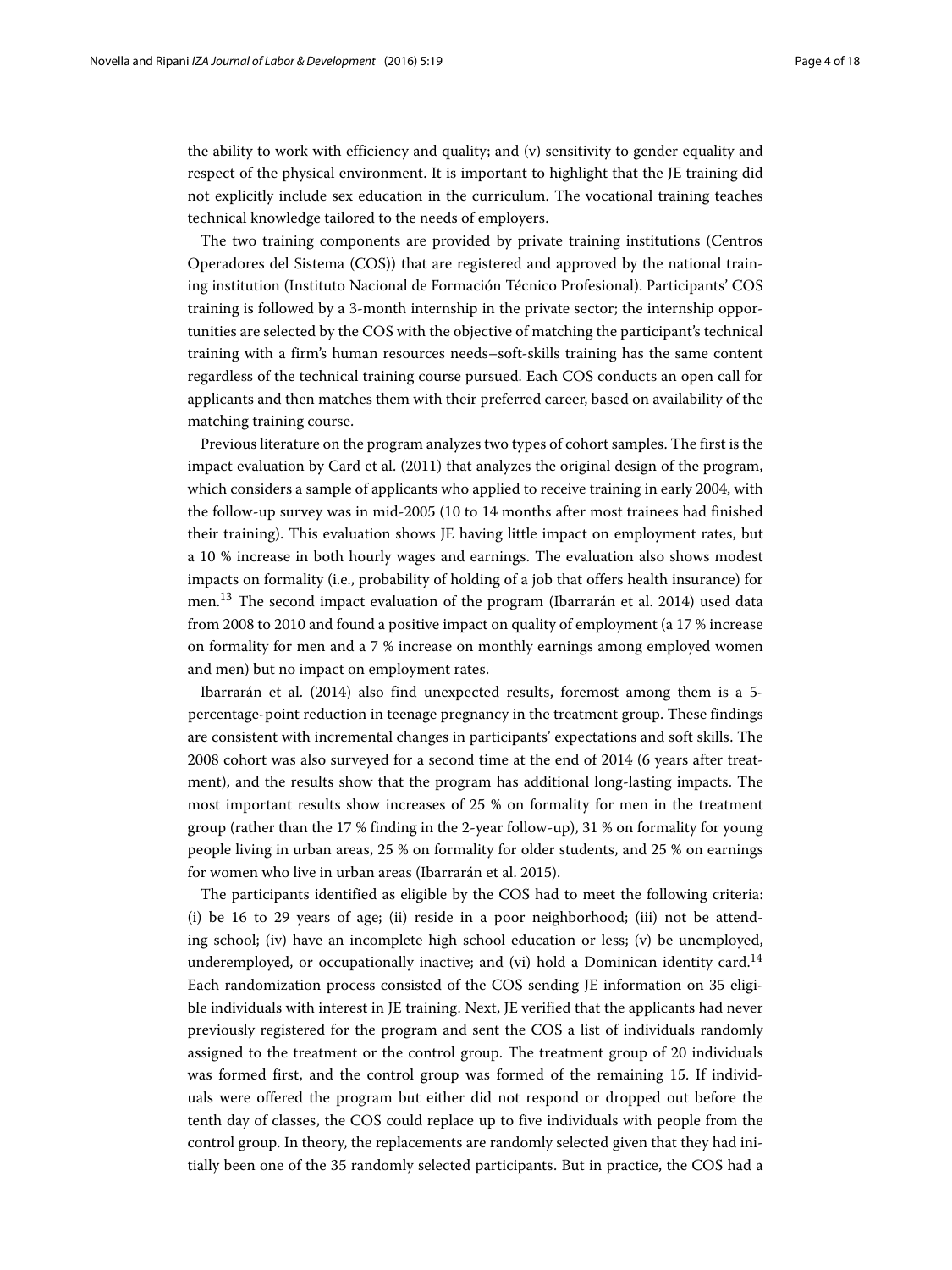degree of discretion in selecting the five replacements from the 15 people in the control group.

#### <span id="page-4-0"></span>**3 Empirical strategy**

Our study considers what happened at the random assignment to estimate the intentionto-treat effects of offering the JE program.<sup>15</sup> The estimates yield the causal effect of offering the program (Duflo et al. [2007\)](#page-16-11), and its estimation includes the group of eligible people who participated in the random assignment.

The data used in this paper corresponds to a baseline collected at registration at the COS for 10,309 eligible applicants (63 % women), from which 5000 individuals (3130 women, including 810 adolescent women) were randomly selected to participate in a survey 18 to 24 months (between November 2010 and February 2011) after courses had completed.<sup>16</sup> Attrition rates between waves for the whole sample (19 %), the sample of all women (19 %), and the sample of adolescent women (21 %) are statistically similar between the treatment and control groups.<sup>17</sup> The final sample corresponds to 2227 women aged 16–29 at the baseline (564 are adolescents, aged 16–19, with complete information in all the variables used in the analysis).<sup>18</sup>

The dependent variable in Eq. [\(1\)](#page-4-1) corresponds to a dummy variable taking the value of 1 when a woman either is pregnant at the time of the follow-up survey or has a baby after the treatment, and the value of 0 otherwise. One third of the women in our sample are pregnant or were recently pregnant at the time of the follow-up survey. To compute whether a woman has been recently pregnant, we construct the history of births of each female in our sample. In particular, we calculate the number of children born alive between the follow-up and the baseline.<sup>19</sup>  $T_i$  corresponds to random assignment to the control or treatment group; *t* is a dummy variable that takes the value of 0 when the follow-up information was collected in the last 2 months of 2010 and 1 when it was collected in the first 2 months of 2011;  $x_i$  corresponds to individual characteristics, such as age; and  $\epsilon_i$  is an individual error term. Because of the random assignment, the correlation between this error term and  $T_i$  is expected to be 0, and therefore, the estimation of  $\beta$  is unbiased.<sup>20</sup>

<span id="page-4-1"></span>
$$
\text{pregnancy}_i = \alpha + \beta T_i + \gamma t_i + \delta x_i + \epsilon_i \tag{1}
$$

In addition, to explore the channels through which JE affects teenage pregnancy, this analysis uses a set of rich information contained in the follow-up survey. In particular, we use information about the youths' expectations and soft skills indexes.<sup>21</sup> These *j* variables are the dependent variables estimated separately using Eq. [\(2\)](#page-4-2).

<span id="page-4-2"></span>
$$
y_i^j = \alpha + \beta T_i + \gamma t_i + \delta x_i + \epsilon_i
$$
\n(2)

From the expectations module, we compute an index (using principal component factoring analysis) combining the responses to a set of questions regarding expectations about the youths' personal lives. $22$  For measures of soft skills, we use the Social and Personal Competencies Scale (CPS, for its name in Spanish), the Rosenberg self-esteem scale, and the Grit scale, which were standardized within the samples of men and women in the follow-up survey and transformed so higher values indicate higher levels of the dimension measured. Brea [\(2010\)](#page-16-12) presents a detailed discussion of the construction, reliability, and interpretation of the three scales for the sample of JE. The CPS was designed exclusively to measure the impact of the soft skills modules in JE, and its scale measures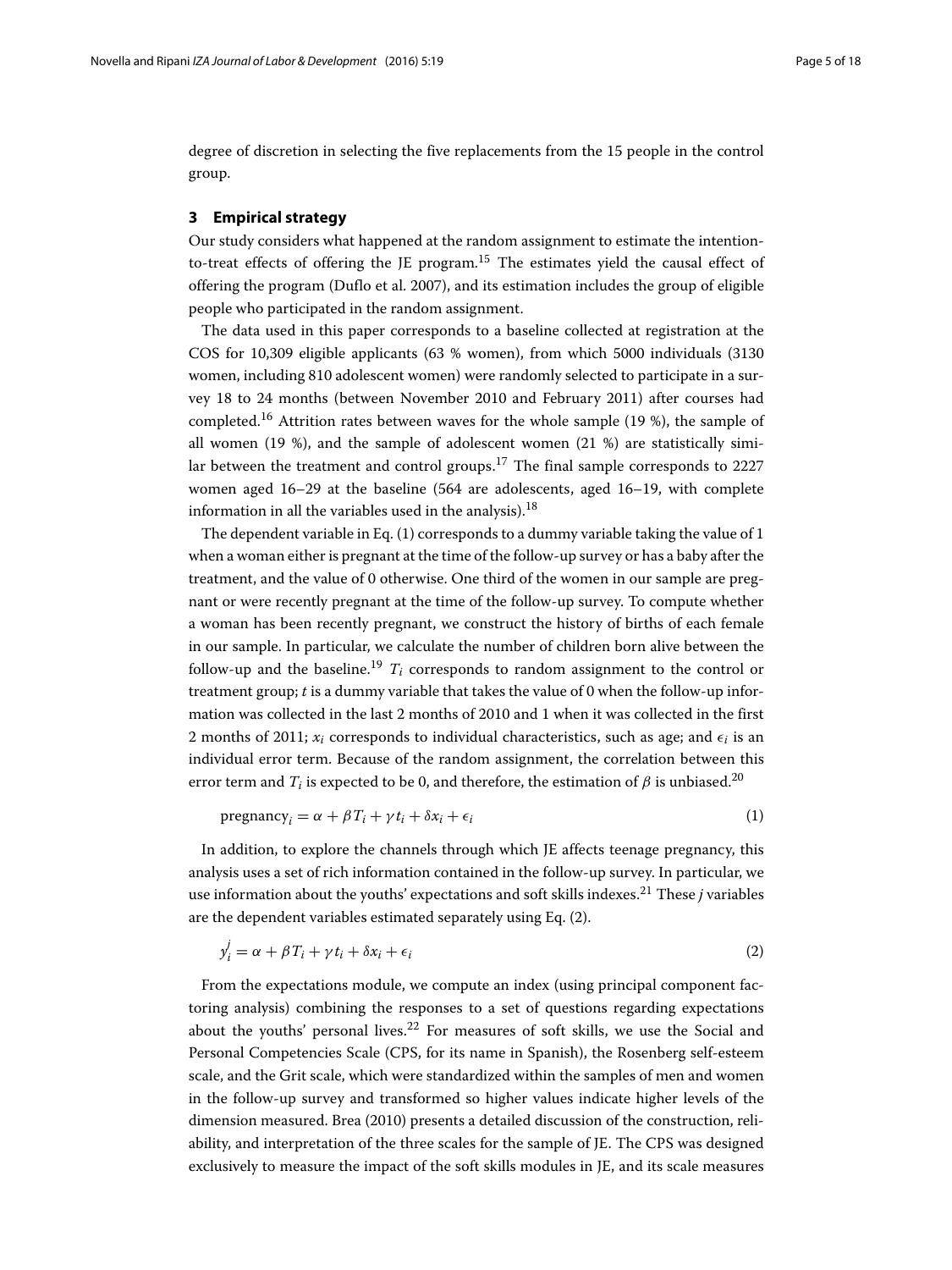different dimensions of social and personal competencies related to attitudes and values, including leadership, communication and social acceptance, ability to establish social relationships, empathy and communication, self-esteem, order, organization, and conflict resolution skills. The Rosenberg scale measures self-esteem through questions about par-ticipants' feelings,<sup>23</sup> and the Grit scale (Duckworth et al. [2007\)](#page-16-13) measures perseverance or passion for long-term goals and consistency of interest.

To deal with the simultaneous effect that JE might have on pregnancy, expectations, and soft skills, we also estimate a seemingly unrelated regressions (SUR) model using system of Eq. [\(3\)](#page-5-1). For the five equations of a given individual, the model is as follows:

<span id="page-5-1"></span>
$$
\begin{pmatrix}\n \text{pregnancy} \\
\text{cps} \\
\text{rosenberg} \\
\text{grit} \\
\text{expectations}\n \end{pmatrix}\n =\n \begin{pmatrix}\n X_1 & 0 & \dots & 0 \\
0 & X_2 & \dots & 0 \\
\dots & \dots & X_3 & \dots & 0 \\
\dots & \dots & X_4 & 0 \\
0 & \dots & \dots & 0 & X_5\n \end{pmatrix}\n \begin{pmatrix}\n \beta_1 \\
\beta_2 \\
\beta_3 \\
\beta_4 \\
\beta_5\n \end{pmatrix}\n +\n \begin{pmatrix}\n \epsilon_1 \\
\epsilon_2 \\
\epsilon_3 \\
\epsilon_4 \\
\epsilon_5\n \end{pmatrix}
$$
\n(3)

Although this model assumes that the error terms have zero mean and are independent across individuals, it takes into account the potential correlation between the error terms across equations for a given individual. To allow the error to be heteroscedastic, we report bootstrapped standard errors.

Finally, using the following specification, we explore whether JE affects teenage pregnancy heterogeneously by the level of some characteristics at the baseline. In particular, we include a dummy for whether a woman was married or cohabitating, her number of children, her self-esteem according to the Rosenberg scale, and a wealth indicator of her household. These variables, included in *hi*, are separately included in the estimation of Eq. [\(4\)](#page-5-2).

<span id="page-5-2"></span>
$$
\text{pregnancy}_i = \alpha + \gamma t_i + \delta x_i + \beta (T_i * h_i) + \epsilon_i \tag{4}
$$

## <span id="page-5-0"></span>**4 Results**

The linear probability model estimates of the effects of JE on pregnancy (Eq. [1\)](#page-4-1) are shown in Table [1.](#page-5-3)24 Similar to the findings of Ibarrarán et al. [\(2014\)](#page-17-11), we find that the program reduces the likelihood of pregnancy by about 3 percentage points for all women, which is not statistically significant and is likely due to differences in how pregnancy is defined. However, as models [\(2\)](#page-4-2) and [\(3\)](#page-5-1) show, we find a significant effect of JE in the youngest group of women, aged 16–19 years at the baseline. The program reduces their probability of pregnancy by 8 percentage points (20 %), but it has no effect on women aged 20–29 years.

| Pregnancy                        | $^{(1)}$  | (2)                   | (3)       |
|----------------------------------|-----------|-----------------------|-----------|
|                                  | All women | Age 16-19             | Age 20-29 |
| Treatment                        | $-0.027$  | $-0.078$ <sup>a</sup> | $-0.009$  |
|                                  | (0.020)   | (0.041)               | (0.024)   |
| Mean dep. var. for control group | 0.350     | 0.389                 | 0.337     |
| Observations                     | 2227      | 564                   | 1663      |

<span id="page-5-3"></span>

|  |  | Table 1 Overall JE effects on pregnancy |  |  |  |
|--|--|-----------------------------------------|--|--|--|
|--|--|-----------------------------------------|--|--|--|

Notes: Robust standard errors clustered at the course level in parentheses. All models include a dummy variable for whether the follow-up interview was in 2011 and a variable for individual's age aSignificant at 10 %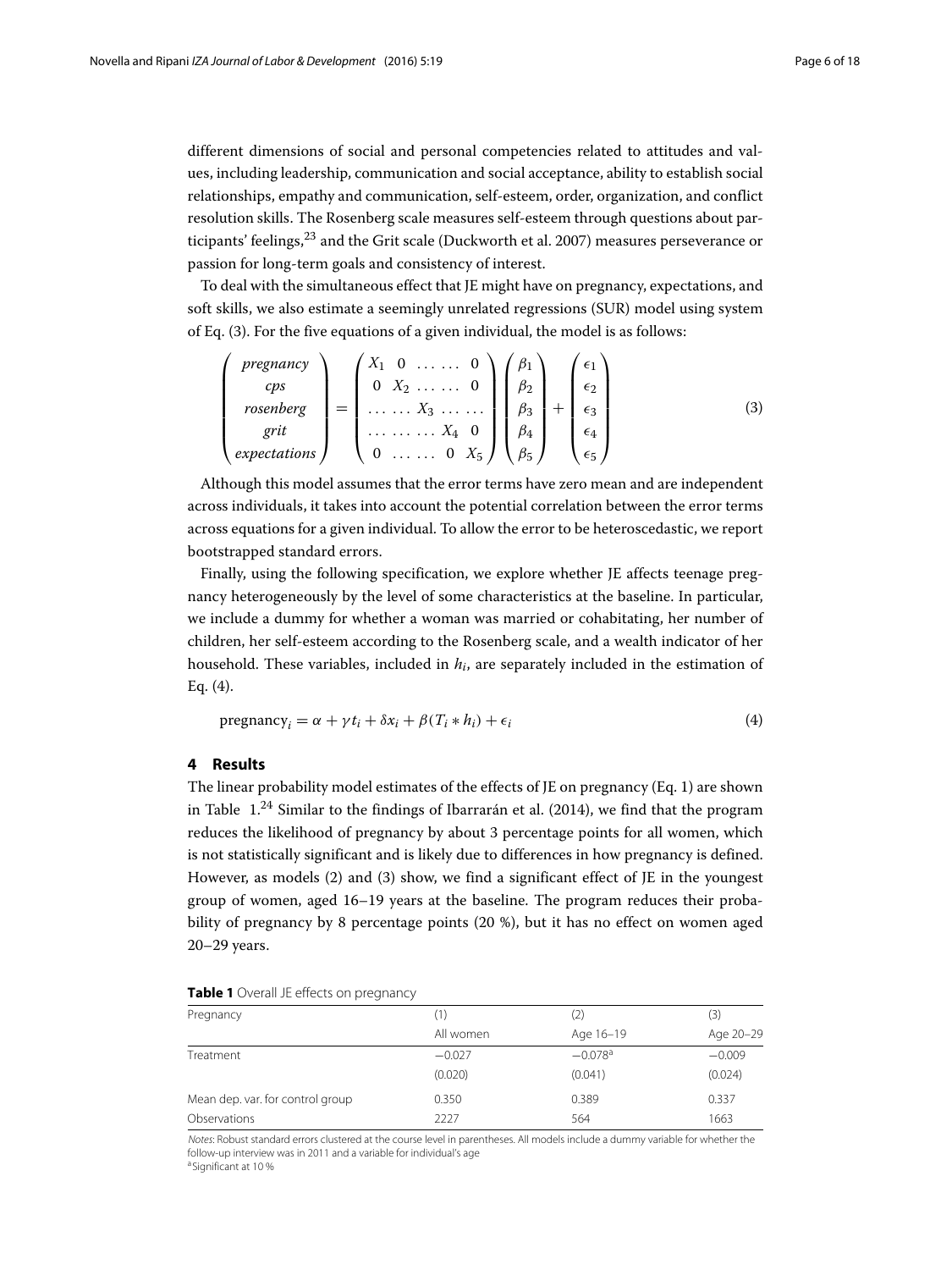The next three tables focus on the sample of adolescent women. Table [2](#page-6-0) shows the effect of JE on the potential channels through which the program might affect teenage pregnancy: soft skills and expectations. The table corresponds to the estimation of Eq. [\(2\)](#page-4-2), for the different dependent variables  $\jmath_i^j$  (CPS score, the Rosenberg self-esteem scale, the Grit scale, and the expectations index). In terms of soft skills, JE substantially increases the CPS and Grit scores. Similarly, it increases teenagers' expectations about their future. On the other hand, we find that JE does not affect the Rosenberg self-esteem scale for adolescent women.

The estimates shown in Tables [1](#page-5-3) and [2](#page-6-0) suggest that the increase in soft skills and expectations about the future might serve as channels through which the JE reduces teenage pregnancy.<sup>25</sup> To account for the potential correlation of the error terms of the equations of teenage pregnancy, soft skills measures, and expectations for a given teenager, we estimate a SUR model. Table [3](#page-7-0) shows the estimates of the impact of JE on the system of Eq. [\(3\)](#page-5-1).

The Breusch-Pagan test at the bottom of Table [3](#page-7-0) confirms that the error terms of these equations are not independent. In addition, Table [3](#page-7-0) shows that even considering the impact of JE on the soft skills measures and the expectation index, JE reduces teenage pregnancy, which suggests that JE also affects pregnancy through other channels.<sup>26</sup>

Table [4](#page-7-1) explores whether the effect of JE on teenage pregnancy is heterogeneous across different levels of some individual and household characteristics collected at the baseline. The estimates correspond to Eq. [\(4\)](#page-5-2) where *hi* refers to a dummy variable for whether the woman is married or cohabiting (model 1), how many children she has (model 2), Rosenberg's self-esteem scale (model 3), and a household wealth indicator (model 4). In models (3) and (4), we centered the variables to different points of their distribution because the value zero falls below the minimum value of these variables.

As expected, being married or cohabiting increases the probability of pregnancy among teenagers.<sup>27</sup> Even though the JE does not affect married/cohabiting and "single" women differently (coefficient on the interaction term in model 1), Table [4](#page-7-1) shows that JE reduces, although not statistically significant, the probability of teenage pregnancy for "single" women (in about 8 percentage points). On the other hand, model 2 shows that JE reduces, by about 11 percentage points (coefficient on treatment), the probability of pregnancy for teenagers who are not already mothers. This is an important result because of the importance of being a mother for the first time and the implications this has on women's careers. The fact that the program has an impact on those who did not have children yet is likely to change the career path for female teenagers.

<span id="page-6-0"></span>

|                                     | (1)                | (2)                | (3)                 | (4)                   |
|-------------------------------------|--------------------|--------------------|---------------------|-----------------------|
|                                     | Total CPS<br>score | Rosenberg<br>scale | Total Grit<br>scale | Expectations<br>index |
| Treatment                           | 0.172a             | $-0.010$           | 0.212a              | 0.305 <sup>b</sup>    |
|                                     | (0.079)            | (0.073)            | (0.092)             | (0.089)               |
| Mean dep. var. for<br>control group | $-0.024$           | 0.128              | $-0.124$            | $-0.175$              |
| Observations                        | 564                | 564                | 564                 | 564                   |

| Table 2 JE effects on soft skills and expectations |  |
|----------------------------------------------------|--|
|----------------------------------------------------|--|

Note: Robust standard errors clustered at the course level in parentheses. All models include a dummy variable for whether the follow-up interview was in 2011 and a variable for individual's age

a Significant at 5 %, <sup>b</sup>significant at 1 %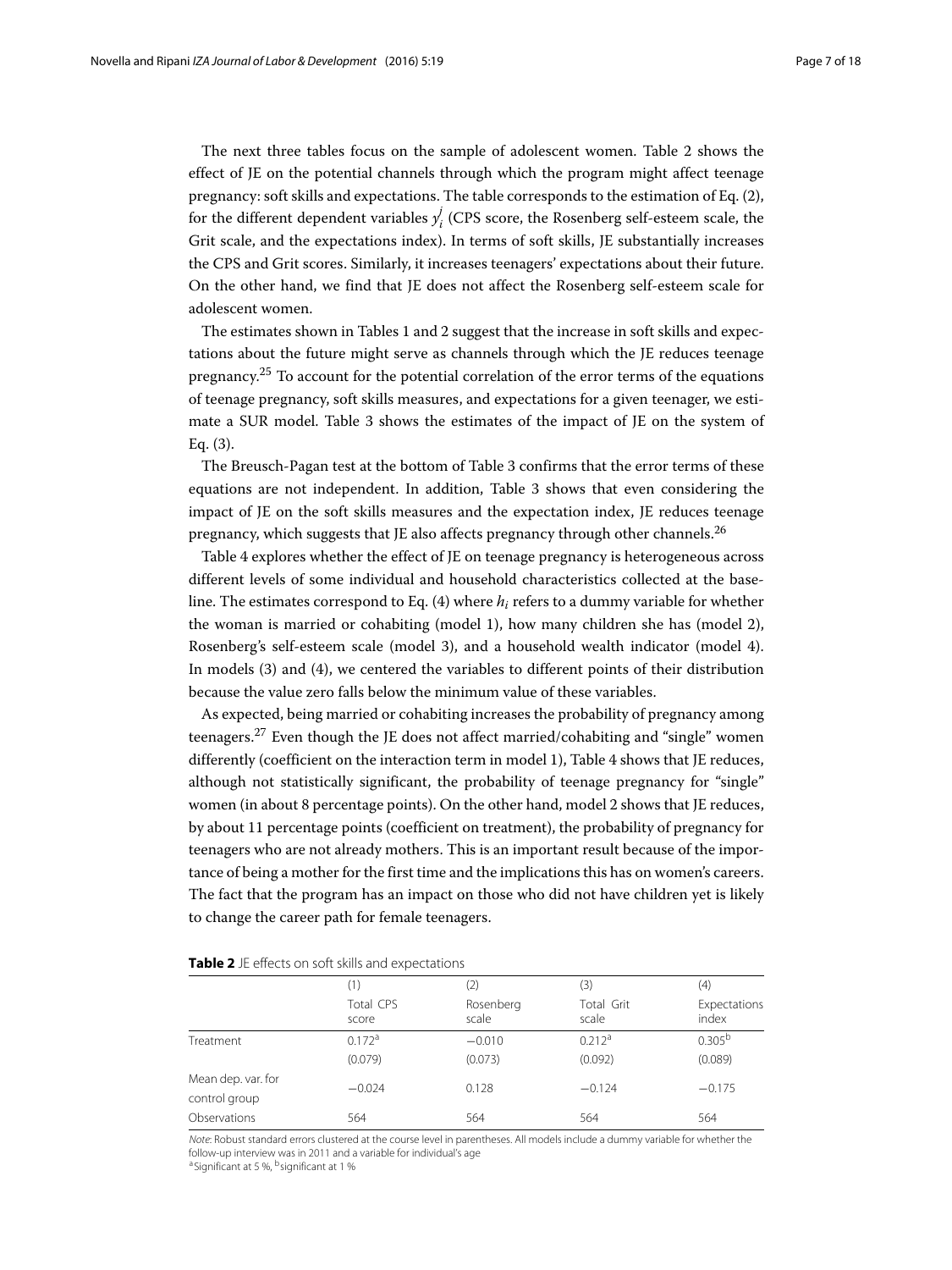<span id="page-7-0"></span>

|              | (1)                   | (2)                   | (3)                | (4)                    | (5)                   |
|--------------|-----------------------|-----------------------|--------------------|------------------------|-----------------------|
|              | Pregnancy             | Total<br>CPS<br>score | Rosenberg<br>scale | Total<br>Grit<br>scale | Expectations<br>index |
| Treatment    | $-0.078$ <sup>a</sup> | 0.172 <sup>b</sup>    | $-0.010$           | 0.212 <sup>b</sup>     | 0.305 <sup>c</sup>    |
|              | (0.043)               | (0.082)               | (0.075)            | (0.087)                | (0.085)               |
| Observations | 564                   | 564                   | 564                | 564                    | 564                   |
| R-squared    | 0.011                 | 0.008                 | 0.005              | 0.013                  | 0.044                 |

#### **Table 3** SUR estimation of the JE effects

Breusch-Pagan test of independence:  $\text{chi}^2(10) = 381.240$ ,  $\text{Pr} = 0.0000$ 

Note: Bootstrapped standard errors in parentheses (1000 replications). All models include a dummy variable for whether the follow-up interview was in 2011 and a variable for the individual's age

<sup>a</sup>Significant at 10 %, <sup>b</sup>significant at 5 %, <sup>c</sup>significant at 1 %

Finally, Table [4](#page-7-1) explores how the JE program affects pregnancy at different points in the distribution of self-esteem and a household wealth index. Table [4](#page-7-1) shows that the difference in the effect of pre-intervention self-esteem on pregnancy between treatment and control groups is not statistically significant at traditional levels. However, the protective role of self-esteem for the treatment group, relative to the control group,

<span id="page-7-1"></span>

|                                     |                        | Independent variables $(h_i)$ |                       |                    |  |  |  |  |
|-------------------------------------|------------------------|-------------------------------|-----------------------|--------------------|--|--|--|--|
|                                     | (1)                    | (2)                           | (3)                   | (4)                |  |  |  |  |
| Dependent variable:                 | Married/<br>cohabiting | # of<br>children              | Rosenberg<br>scale    | Life-<br>Quality   |  |  |  |  |
| Pregnancy                           |                        |                               |                       |                    |  |  |  |  |
| Treatment when $h_i = 0$            | $-0.077$               | $-0.105$ <sup>a</sup>         |                       |                    |  |  |  |  |
|                                     | (0.047)                | (0.048)                       |                       |                    |  |  |  |  |
| Treatment at percentile 5 of $h_i$  |                        |                               | $-0.119$              | $-0.250^{b}$       |  |  |  |  |
|                                     |                        |                               | (0.089)               | (0.079)            |  |  |  |  |
| Treatment at percentile 10 of $h_i$ |                        |                               | $-0.108$              | $-0.211^{b}$       |  |  |  |  |
|                                     |                        |                               | (0.071)               | (0.066)            |  |  |  |  |
| Treatment at percentile 25 of $h_i$ |                        |                               | $-0.088$ <sup>a</sup> | $-0.133b$          |  |  |  |  |
|                                     |                        |                               | (0.047)               | (0.046)            |  |  |  |  |
| Treatment at percentile 50 of $h_i$ |                        |                               | $-0.073$ <sup>a</sup> | $-0.066$           |  |  |  |  |
|                                     |                        |                               | (0.041)               | (0.042)            |  |  |  |  |
| Treatment at percentile 75 of $h_i$ |                        |                               | $-0.056$              | $-0.006$           |  |  |  |  |
|                                     |                        |                               | (0.054)               | (0.051)            |  |  |  |  |
| Treatment at percentile 90 of $h_i$ |                        |                               | $-0.056$              | 0.064              |  |  |  |  |
|                                     |                        |                               | (0.054)               | (0.070)            |  |  |  |  |
| Treatment at percentile 95 of $h_i$ |                        |                               | $-0.050$              | 0.111              |  |  |  |  |
|                                     |                        |                               | (0.061)               | (0.086)            |  |  |  |  |
| $h_i$                               | 0.128                  | 0.017                         | $-0.011$              | $-0.013^{b}$       |  |  |  |  |
|                                     | (0.080)                | (0.056)                       | (0.008)               | (0.005)            |  |  |  |  |
| Treatment* $h_i$                    | 0.050                  | 0.092                         | 0.006                 | 0.014 <sup>a</sup> |  |  |  |  |
|                                     | (0.108)                | (0.075)                       | (0.010)               | (0.006)            |  |  |  |  |
| Observations                        | 564                    | 564                           | 564                   | 564                |  |  |  |  |

#### **Table 4** Heterogeneous effects of JE on pregnancy

Note:  $h_i$  corresponds to baseline characteristics: a dummy variable for whether women were married or cohabiting (model 1); the number of children (model 2); the Rosenberg's self-esteem scale (model 3); and the Life-Quality Index (model 4). All models include a dummy variable for whether the follow-up interview was in 2011 and a variable for individual's age. Robust standard errors clustered at the course level in parentheses

aSignificant at 5 %, <sup>b</sup>Significant at 1 %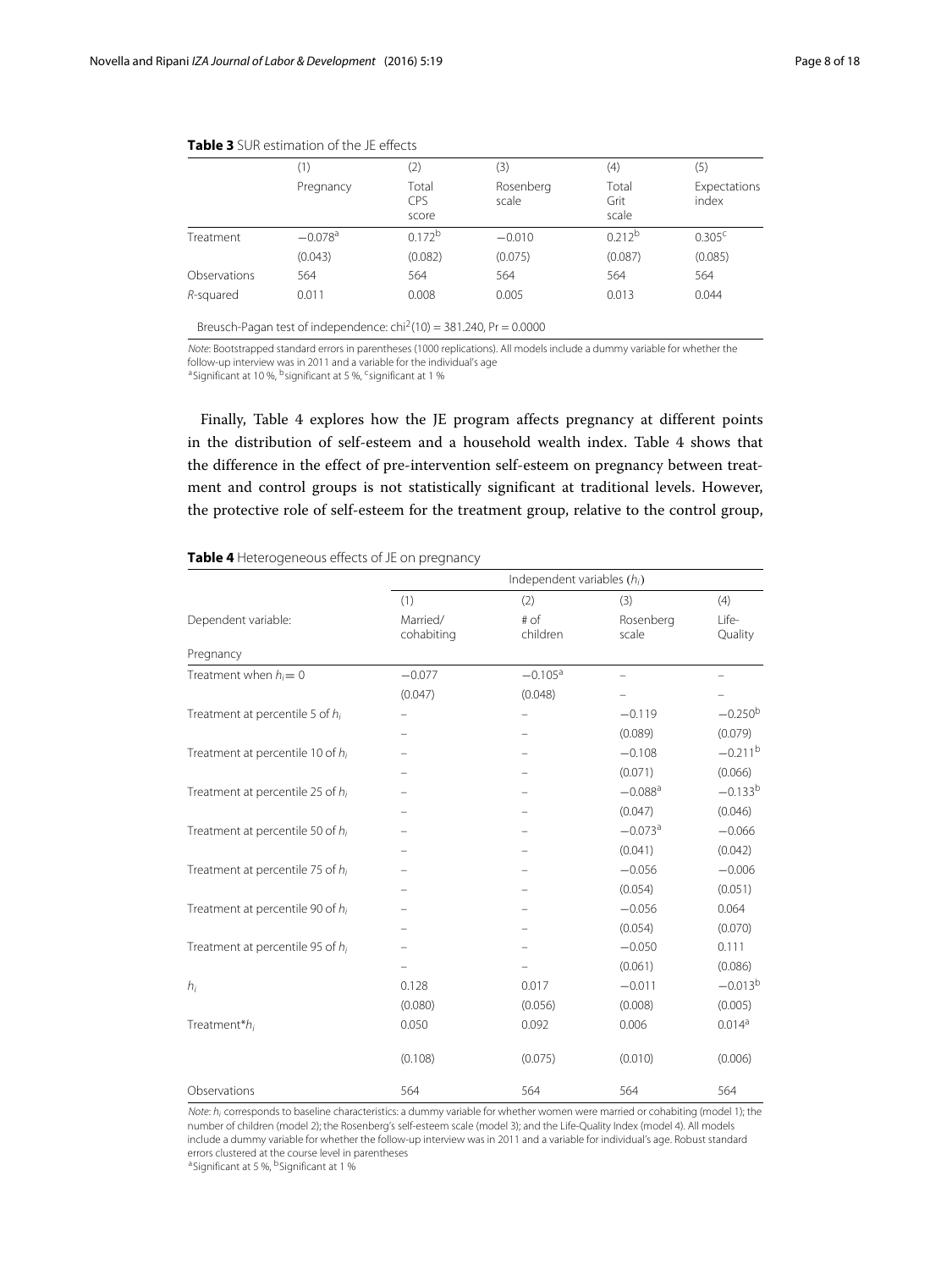seems to activate when the Rosenberg's score is not too high or too low (i.e., differences between controls and treatments are statistically significant at percentiles 25 and 50). Teenagers with moderate levels of pre-intervention self-esteem taking the JE training are about 8 to 9 percentage points less likely to be pregnant than those in the control group. On the other hand, JE even further reduces the probability of pregnancy for those teenagers coming from poorer households. The correlation between poverty and pregnancy is also observed in the coefficient on "Life-Quality Index."

In summary, we find that the JE effects are larger among teenage women (16–19 years old), especially those who are single and not already mothers. Moreover, JE plays a protective role for teenagers with pre-intervention moderate levels of self-esteem and for those coming from poorer households.

#### <span id="page-8-0"></span>**5 Conclusions**

This paper examines the impact of the Dominican Republic's JE training program on teenage pregnancy. In contrast with previous evaluations, we include a broader definition of teenage pregnancy, which exploits a woman's whole history of pregnancies; estimate the simultaneous effect of JE on soft skills and teenage pregnancy; estimate whether JE heterogeneously affects teenage pregnancy; and also explore the association of JE and teenage fatherhood.

Our results show that the JE program reduces the probability of pregnancy by about 3 percentage points for all women, but this impact is not statistically significant. However, the impacts are much larger and are statistically significant for women aged 16–19 (8 percentage points or 20 %). We also find that the program improves the soft skills of young women (measured through different scores) and their expectations about the future. Finally, we find that the effect of JE through these channels is not homogeneous. In particular, we find that JE has a statistically significant impact for single women who are not yet mothers, and it has a protective role for those teenagers with moderate preintervention levels of self-esteem (measured on the Rosenberg scale) and those coming from poorer households.

Even though our analysis shows important effects of JE on teenage pregnancy, it has some limitations that are important to discuss. First, we are not able to disentangle which of the components of the program, or what combination of them, is affecting teenage pregnancy. A second concern is the reduced sample size of adolescent women. Also, even though is not the main focus of the paper, the results about teenage fatherhood should be read with caution because of potential sample selection issues.

In terms of the policy implications of this paper, the main message is that adolescent women with stronger self-esteem and better soft skills and who are more hopeful about the future seem to postpone having children. Youth training programs that include soft skills training can change not only the skills that are necessary to perform better in the labor market, but they also increase self-confidence and expectations about the future. Therefore, youth training programs that usually have a main expected result of improving labor market outcomes might also have unexpected impacts. In this sense, the programs can effectively increase the opportunity cost of having a child at an early stage in life and make young women decide not to have a child at a young age. In contexts of high pregnancy rates, focusing on providing soft skills and vocational training for young girls can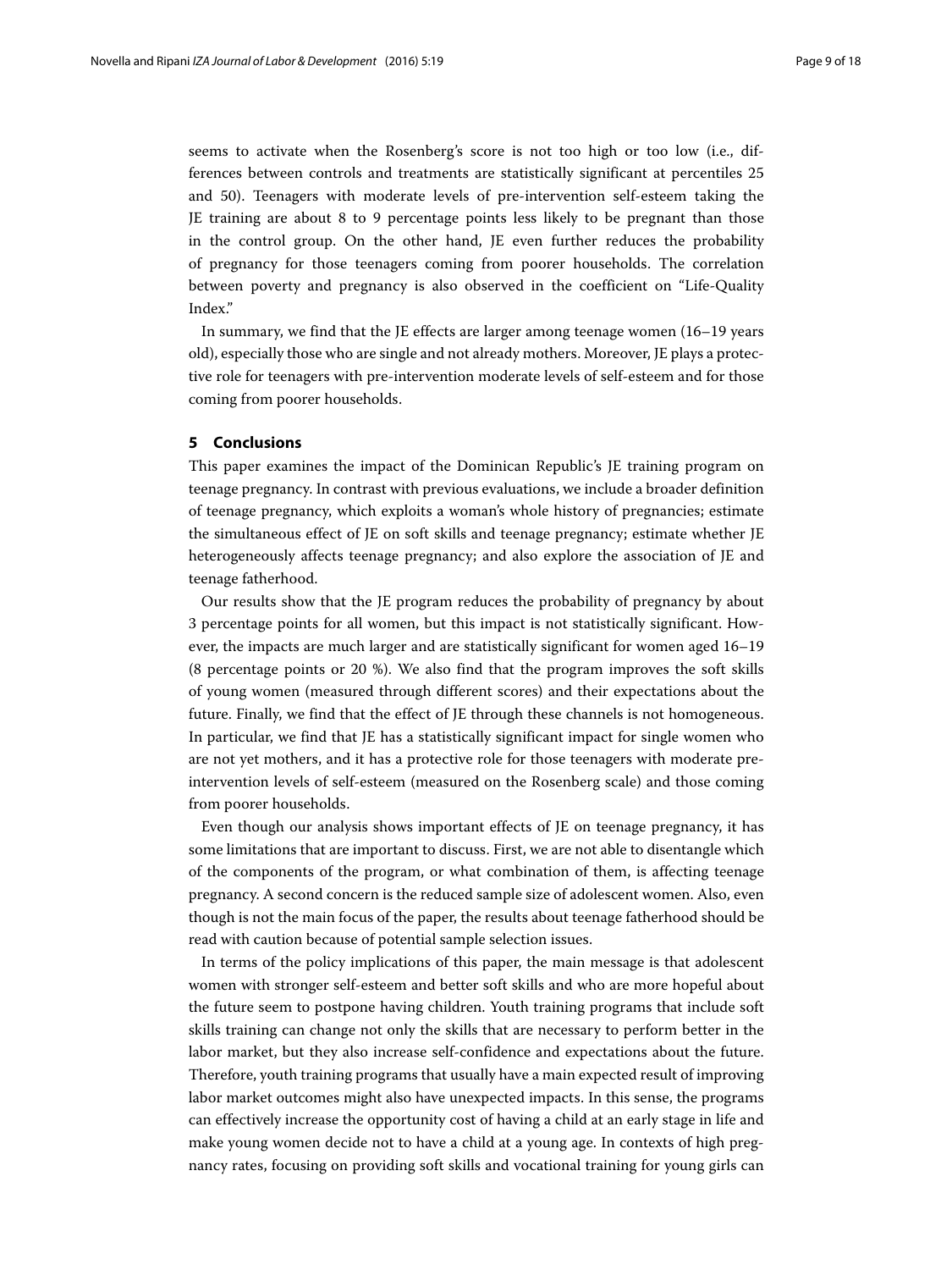have positive outcomes on teenage pregnancy rates and therefore on labor market outcomes.

In this sense, the findings of this paper reinforce the idea that there is a need for public interventions in the challenge of decreasing teenage pregnancy rates. It is necessary to implement a comprehensive set of public policies that go beyond just giving information about methods to plan for the future. The policies should also have an impact on improving expectations and augmenting self-esteem and other soft skills, especially for the poorest people within the population.<sup>28</sup> Eventually, such policies would lead to better opportunities for women in the labor market, improved access to better quality jobs, and better earnings.

#### **Endnotes**

<sup>1</sup> Abortions and miscarriages, among other factors, make adolescent fertility rate lower than the teenage pregnancy rate. However, to the best of our knowledge, there are no comparable statistics of the prevalence of teenage pregnancy across countries and, thus, adolescent fertility rate is widely used as proxy.

<sup>2</sup> According to the World Bank [\(2014\)](#page-17-13), in 2012, the adolescent fertility rate (i.e., births per 1000 women ages 15–19) was 69 in LAC, 108 in Sub-Saharan Africa, 100 in the Dominican Republic, and 101 in Nicaragua.

 $3$  In terms of family background and attitudes, the literature shows that teenagers with more educated mothers are less likely to be pregnant at a young age, and there is also an impact of household characteristics such as family structure, family stress factors, parental attitude, expectations, monitoring and control of children, and contraceptive practices. In terms of welfare and family planning policies, the literature shows that the existence of generous welfare programs (such as Medicaid) have increased teenage pregnancy rates and generated intergenerational welfare dependency, and on the other side, higher investments in public family planning policies had the opposite effect, decreasing adolescent pregnancy rates.

<sup>4</sup> According to a classification made by Rascon-Ramirez [\(2014\)](#page-17-4), the most relevant empirical evidence about the consequences of teenage motherhood may be grouped by consequences on human capital investment and labor market outcomes (Ashcraft and Lang [2006;](#page-16-2) Chevalier and Viitanen [2003;](#page-16-14) Fletcher and Wolfe [2009;](#page-16-15) Hotz et al. [1997;](#page-17-14) Klepinger et al. [1999;](#page-17-15) Levine and Painter [2003;](#page-17-16) Rosenzweig and Wolpin [1995\)](#page-17-17) and partnerships (Ermisch and Pevalin [2005;](#page-16-3) Goodman GK and Walker [2004;](#page-16-16) Plotnick [1992\)](#page-17-8).

<sup>5</sup> In the literature, soft skills are also called socio-emotional, non-cognitive, or life skills. They are skills related to attitudes and behaviors and differ from cognitive skills, which are related to the ability to learn and the intellectual coefficient.

 $6$  As many as 73 million young people aged 15 to 24 are unemployed, and a large proportion of those employed have poor quality jobs; increasing numbers are working part-time and in temporary and informal forms of employment (International Labour Organization [2015\)](#page-17-18).

 $7$ The academic literature agrees that there is a positive relationship between possessing soft skills and the probabilities of finding a good job and maintaining it for a longer time (Heckman et al. [2006\)](#page-16-17). Focusing on soft skills has become increasingly important for training programs in LAC (Gonzalez Velosa et al. [2012;](#page-16-18) Ibarrarán and Rosas [2009\)](#page-17-19), where different programs have included or expanded the provision of soft skills.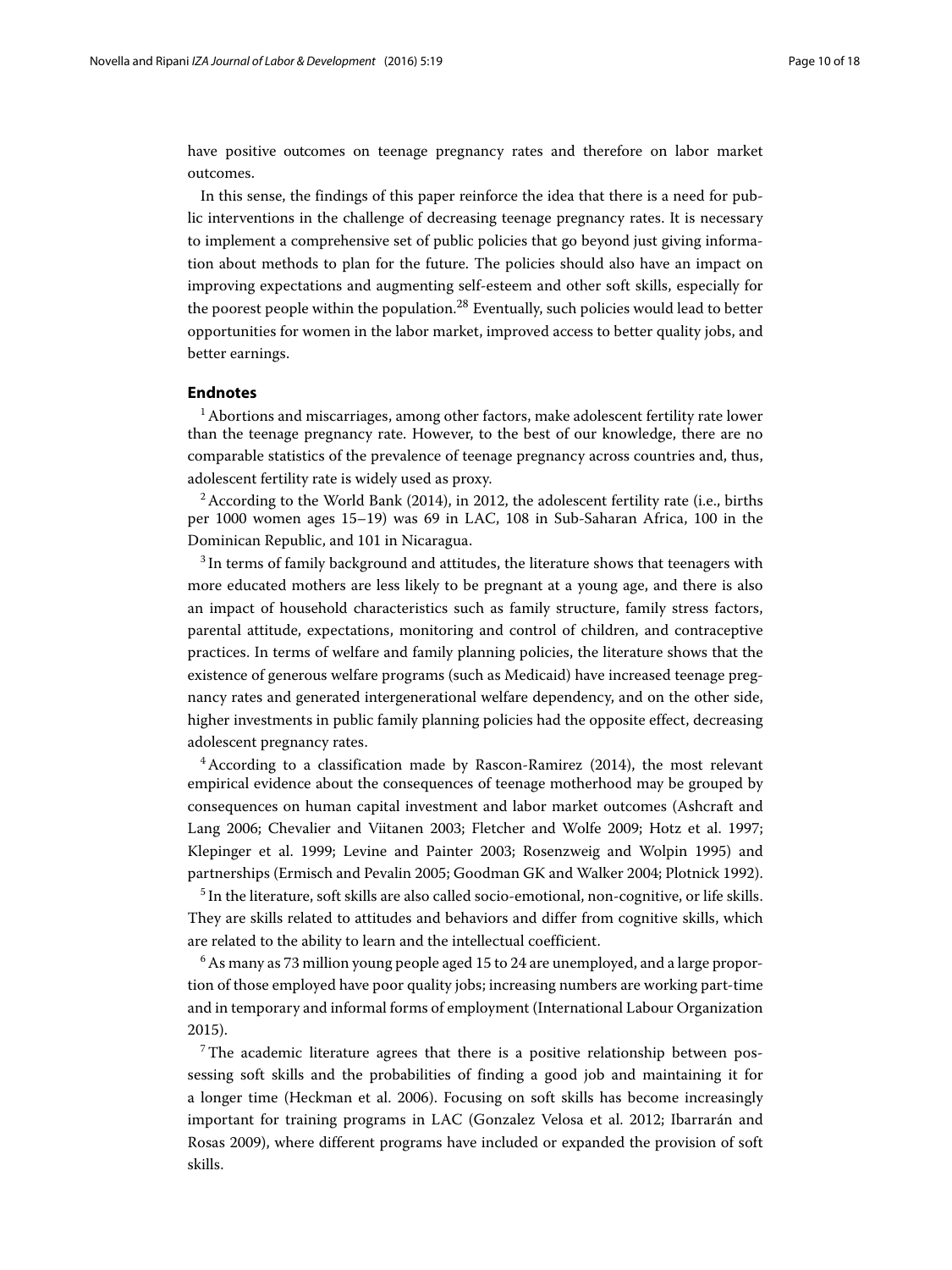<sup>8</sup> See Gonzalez-Velosa et al. (2012) for an in-depth analysis of six job-training programs for youth in LAC, using as inputs the results from impact evaluations, qualitative fieldwork, and a statistical analysis of surveys of firms and program beneficiaries. Other important references are Heckman et al. [\(1999\)](#page-16-19) for a general overview of training programs and Betcherman et al. [\(2004\)](#page-16-20) for a summary that includes some evaluations of developing countries' training programs.

<sup>9</sup>The first evaluation of the first version of JE corresponds to Card et al. [\(2011\)](#page-16-10).

 $10$ Calero and Rozo [\(2016\)](#page-16-21) also find evidence of a training program in Brazil affecting teenagers' risk behaviors differently according to their level of socio-emotional skills.

 $11$ Changes mainly consist in structuring and standardizing the modules of soft skills training and putting more emphasis in the relationship between the classroom training and the private sector internships. For instance, in a qualitative analysis of JE, Fazio [\(2011\)](#page-16-22) finds additional evidence that private firms value more the 75 h of soft skills training than the 150 h of technical training. More specifically, the changes were as follows: (i) training institutions (Centros Operadores del Sistema (COS)) worked closer to the private sector companies in order to have an internship experience much more tailored to the needs of the firm; (ii) the life skills training was modified, better structured, and homogeneously provided by the COS, given that the firms expressed that these skills were highly valued, even more than JE's technical training. Moreover, changes in the evaluation design included the following: (i) the sample for the random assignment was larger for each course (20 individuals in the treatment and 15 individuals in the control groups), and (ii) in general, several aspects of the evaluation were improved, such as the sample size (1349 individuals in the first evaluation and 3761 in the new evaluation design), the survey instruments, and the organization of the fieldwork (supervisors of the interviewers and quality controls in the field at the time of the interviews).

<sup>12</sup> Training took place over an 8-month period, from February to October 2008.

 $13$  During the first evaluation of the program, people who were originally assigned to receive training but failed to show up or those who attended only briefly were not included in the follow-up survey. This potentially compromised the randomized design of the Card et al.'s [\(2011\)](#page-16-10) JE evaluation.

 $14$  The eligibility requirement of living in a poor household was related to applicants' location across the country and targeting priorities established by the national government. Data from the program shows that 72 % of the applicants met the location criteria, but only 40 % were poor.

 $15$  Tables 5 and 6, in [Appendix 1,](#page-12-0) show the balance for the samples of all women and only adolescent women.

<sup>16</sup>The baseline questionnaire collected data on household composition and socioeconomic characteristics, labor force participation, labor history, assets, dwelling materials, and self-esteem. In addition to these modules, the follow-up questionnaire collected data on time use, training courses and internship, consumption, health status, risk aversion, future expectations, pregnancy history, and basic skills, including non-cognitive skills and self-esteem.

<sup>17</sup> Even though attrition is associated to having lower education, being less poor, and living in urban areas, attrition rates between individuals in the treatment and control groups seem to be random, as column (5) in Tables 5 and 6 in [Appendix 1](#page-12-0) shows.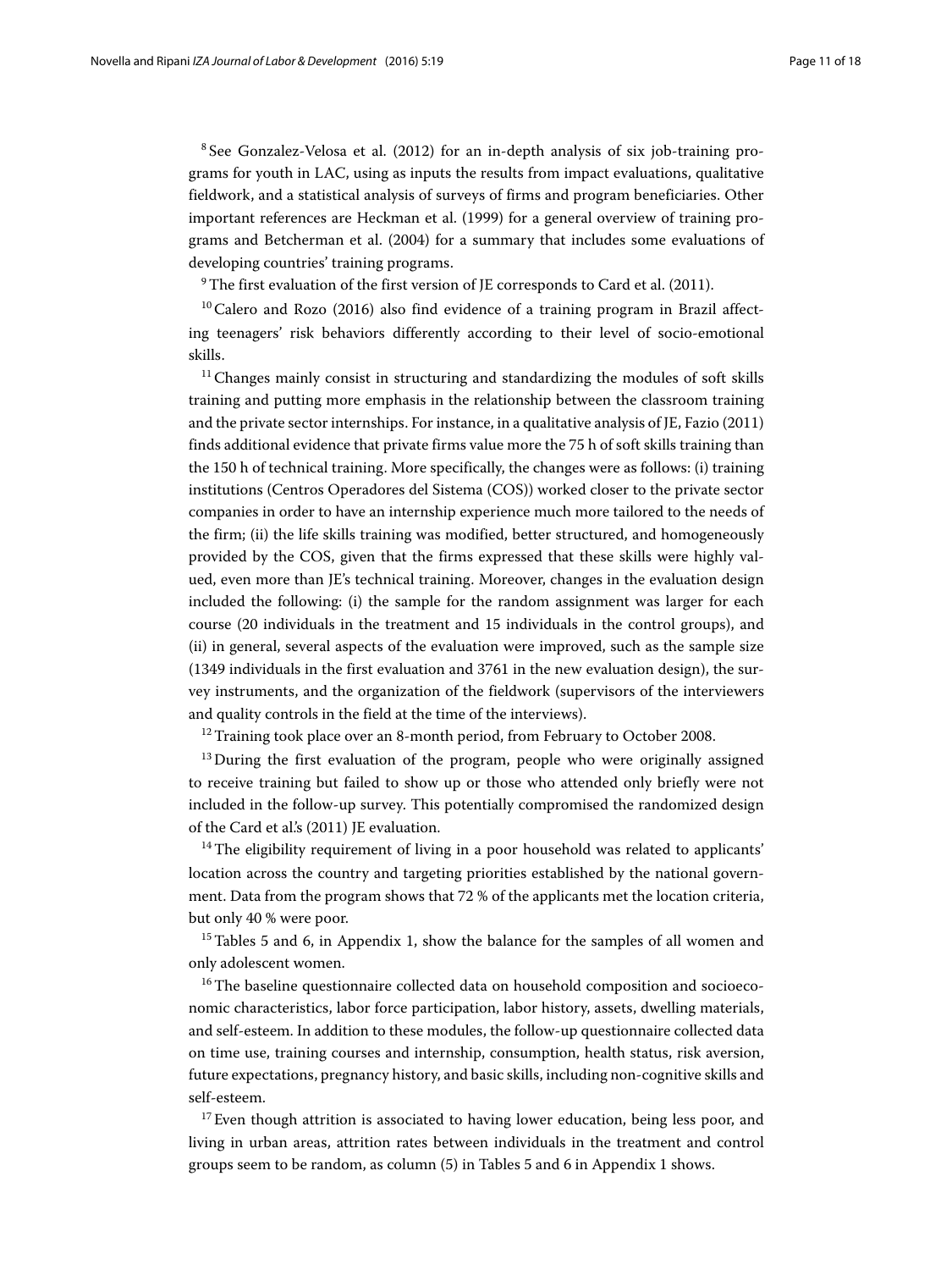$18$  Similarly, column (8) in Tables 5 and 6 in [Appendix 1](#page-12-0) shows that having completed information in the variables used in the analysis is (weakly) different between the treatment and control groups in just a few observable characteristics.

 $19$  If the age of a child, plus the 9 months of gestation, is smaller than the time lapse between the two waves, the child is considered a newborn and her mother is a recent pregnant woman. Given data restrictions, we are not able to include history of pregnancies or number of miscarriages and abortions of women in the sample. We observe changes only between the baseline and follow-up in the number of live births. Taking this into consideration, we find that JE does not affect motherhood (probability of being mother nor the number of newborns). These results are available on request. In addition, even though we are also able to reconstruct the history of births for males in the sample, severe selection problems make us very cautious about interpreting the results that JE affects neither the probability of being father nor the number of newborns (Tables 9 and 10 in [Appendix 1\)](#page-12-0).

<sup>20</sup> Ideally, we would control for course fixed effects. However, reducing the sample to teenagers results in 30 % of the courses with only one observation. To marginally account for common unobservables at the course level, the standard errors allow for heteroscedasticity at course level.

 $21$  Another possible channel is an incapacitation effect of the JE, through which adolescent women are less likely to engage in risky behaviors when they are in training. However, data limitations do not allow us to analyze this potential channel of JE effects.

 $22$  [Appendix 2](#page-15-0) describes the construction of the expectation index in detail.

 $23$  The JE evaluation questionnaire collected the ten items of the RSE scale. Specifically, individuals were asked to report how much they agree (on a 4-point scale: 1—strongly agree; 2—agree; 3—disagree; and 4—strongly disagree) with each of the following statements: (1) on the whole, I am satisfied with myself; (2) at times, I think I am no good at all; (3) I feel that I have a number of good qualities; (4) I am able to do things as well as most other people; (5) I feel I do not have much to be proud of; (6) I certainly feel useless at times; (7) I feel that I am a person of worth, at least on an equal plane with others; (8) I wish I could have more respect for myself; (9) all in all, I am inclined to feel that I am a failure; and (10) I take a positive attitude toward myself.

 $24$  Table 7 in [Appendix 1](#page-12-0) shows that the marginal effects of the Probit model are similar to the ones of the linear probability model.

<sup>25</sup> While the effect of JE on the CPS scores of female and male teenagers is positive and similar in magnitude, the program affects males' self-esteem and does not affect their Grit or expectations index. Results are available upon request.

<sup>26</sup> Table 8 in [Appendix 1](#page-12-0) shows the correlation matrix of the residuals of the equations included in Table [3.](#page-7-0)

 $27$ The linear combination of the coefficient on "Women married or cohabiting" and "Women married or cohabiting\*Treatment" is 0.178, significant at the 99 % level.

<sup>28</sup> In the Dominican Republic, the Inter-Agency Technical Committee for the Prevention of Teen Pregnancy presented the "Strategic Plan to Prevent Teen Pregnancy: Toward a National Policy." This plan is being implemented but has not yet been evaluated.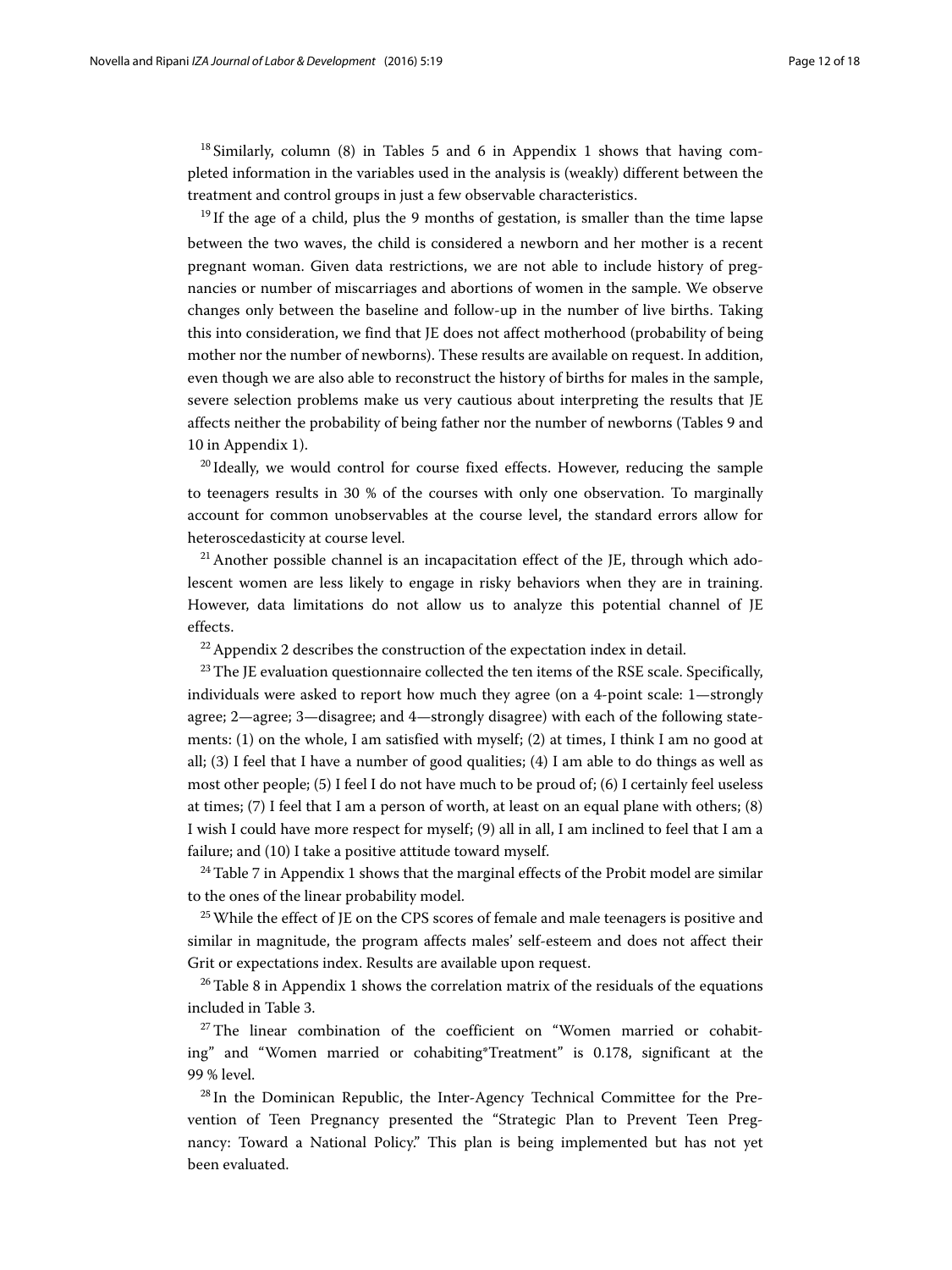# **Appendix 1**

**Table 5** Balance of the sample of women

|                               | Original randomization |           | Attrited |       |           | Complete information |           |       |       |                      |                      |
|-------------------------------|------------------------|-----------|----------|-------|-----------|----------------------|-----------|-------|-------|----------------------|----------------------|
|                               | (1)                    | (2)       |          | (3)   | (4)       |                      | (5)       | (6)   | (7)   |                      | (8)                  |
|                               | Control                | Treatment |          | Yes   | <b>No</b> |                      | <b>DD</b> | No    | Yes   |                      | <b>DD</b>            |
| Age                           | 22.24                  | 22.40     | $-1.21$  | 22.19 | 22.38     | $-1.22$              | 0.19      | 22.48 | 22.36 | 0.55                 | $-0.47$              |
| Rosenberg's self-esteem score | 23.72                  | 23.91     | $-1.28$  | 23.95 | 23.82     | 0.75                 | 0.16      | 23.70 | 23.83 | $-0.37$              | 0.30                 |
| Married                       | 0.34                   | 0.33      | 0.14     | 0.33  | 0.34      | $-0.26$              | 0.06      | 0.33  | 0.34  | $-0.09$              | $-0.01$              |
| Number of children            | 0.99                   | 1.00      | $-0.28$  | 0.94  | 1.01      | $-1.39$              | $-0.03$   | 1.01  | 1.01  | 0.00                 | $-0.25$ <sup>a</sup> |
| Mother                        | 0.57                   | 0.57      | 0.10     | 0.53  | 0.58      | $-2.49c$             | 0.02      | 0.57  | 0.58  | $-0.44$              | $-0.03$              |
| Attends school                | 0.23                   | 0.23      | 0.04     | 0.20  | 0.24      | $-2.01b$             | $-0.03$   | 0.27  | 0.24  | 1.46                 | $-0.03$              |
| Incomplete primary educ.      | 0.20                   | 0.20      | $-0.17$  | 0.23  | 0.20      | 1.68 <sup>a</sup>    | 0.01      | 0.18  | 0.20  | $-0.60$              | 0.03                 |
| Complete primary educ.        | 0.06                   | 0.05      | 0.70     | 0.05  | 0.05      | $-0.22$              | 0.00      | 0.07  | 0.05  | 1.71 <sup>a</sup>    | $-0.01$              |
| Incomplete secondary educ.    | 0.55                   | 0.56      | $-0.60$  | 0.51  | 0.56      | $-2.43^{b}$          | $-0.02$   | 0.55  | 0.57  | $-0.58$              | $-0.01$              |
| Complete secondary educ.      | 0.03                   | 0.04      | $-0.40$  | 0.04  | 0.03      | 0.81                 | $-0.01$   | 0.02  | 0.04  | $-1.85$ <sup>a</sup> | 0.03                 |
| More than secondary educ.     | 0.00                   | 0.00      | $-1.30$  | 0.00  | 0.00      | $-0.22$              | 0.01      | 0.01  | 0.00  | 1.76 <sup>a</sup>    | $-0.01a$             |
| Missing education             | 0.04                   | 0.04      | 0.28     | 0.06  | 0.04      | 2.58 <sup>b</sup>    | 0.01      | 0.06  | 0.03  | $2.56^{b}$           | $-0.01$              |
| No data on education          | 0.12                   | 0.11      | 0.95     | 0.11  | 0.11      | $-0.25$              | 0.00      | 0.11  | 0.11  | $-0.37$              | $-0.01$              |
| Number of jobs                | 0.19                   | 0.19      | $-0.20$  | 0.21  | 0.19      | 1.16                 | 0.06      | 0.17  | 0.19  | $-0.91$              | $-0.08$              |
| Employed                      | 0.03                   | 0.03      | 0.49     | 0.03  | 0.03      | 1.00                 | 0.00      | 0.01  | 0.03  | $-1.22$              | $-0.03$              |
| Salaried worker               | 0.02                   | 0.01      | 1.52     | 0.01  | 0.01      | $-0.52$              | 0.02      | 0.01  | 0.01  | $-0.75$              | $-0.02$              |
| Unemployed                    | 0.45                   | 0.45      | 0.26     | 0.46  | 0.45      | 0.60                 | 0.05      | 0.41  | 0.45  | $-1.27$              | 0.07                 |
| Life-Quality Index (0-100)    | 62.17                  | 62.12     | 0.12     | 63.19 | 61.89     | 2.74 <sup>c</sup>    | 0.33      | 63.64 | 61.67 | 3.01 <sup>c</sup>    | 2.59 <sup>a</sup>    |
| Receives remittances          | 0.09                   | 0.08      | 0.31     | 0.08  | 0.08      | $-0.30$              | 0.01      | 0.12  | 0.08  | $2.12^{b}$           | 0.04                 |
| Urban                         | 0.91                   | 0.90      | 0.71     | 0.93  | 0.90      | 2.70 <sup>c</sup>    | $-0.04$   | 0.92  | 0.89  | 1.55                 | $-0.05$              |
| Lives in Santo Domingo        | 0.35                   | 0.35      | 0.41     | 0.36  | 0.34      | 0.79                 | $-0.04$   | 0.46  | 0.33  | 4.60 <sup>c</sup>    | 0.02                 |
| Observations                  | 1080                   | 2050      |          | 600   | 2530      |                      |           | 303   | 2227  |                      |                      |

Note: This shows baseline means for the control group (1); the treatment group (2); attritors in the follow-up group (3); non-attritors (4); non-attritors with incomplete information in key variables (6); and non-attritors information (7). T tests and significance levels for mean difference between columns 1 and 2, 3 and 4, and 6 and 7 are shown. To test for whether attrition or complete information on key variables differs across treatment groups, columns 5 and 8, respectively, show the difference-in-difference (DD) estimate:  $[T(x = 1) - T(x = 0)] - [C(x = 1) - C(x = 0)]$ , where T and C stand for treated and control individuals, and x for attrition or complete information

<span id="page-12-0"></span><sup>a</sup>Significant at 10 %, <sup>b</sup>significant at 5 %, <sup>c</sup>significant at 1 %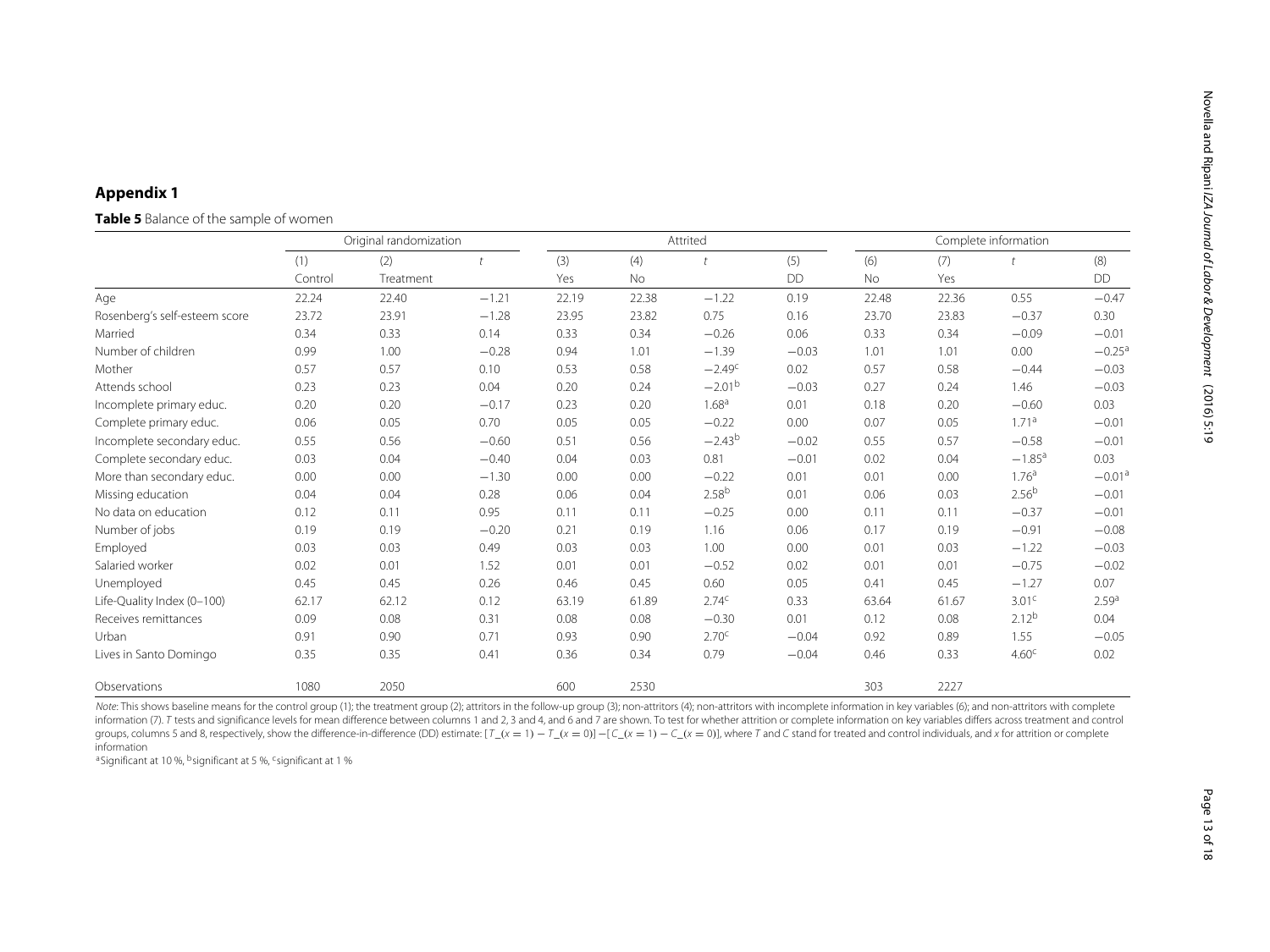|                               | Original randomization |           |                      | Attrited |           |                   | Complete information |       |       |                   |          |
|-------------------------------|------------------------|-----------|----------------------|----------|-----------|-------------------|----------------------|-------|-------|-------------------|----------|
|                               | Control                | Treatment |                      | Yes      | <b>No</b> | $\ddot{\tau}$     | DD                   | No    | Yes   |                   | DD       |
| Age                           | 18.38                  | 18.44     | $-1.03$              | 18.35    | 18.44     | $-1.26$           | 0.01                 | 18.55 | 18.42 | 1.49              | $-0.17$  |
| Rosenberg's self-esteem score | 23.59                  | 23.82     | $-0.81$              | 24.13    | 23.64     | 1.43              | 0.60                 | 23.4  | 23.66 | $-0.42$           | $-0.73$  |
| Married                       | 0.28                   | 0.18      | 3.10 <sup>c</sup>    | 0.22     | 0.22      | 0.15              | $-0.02$              | 0.23  | 0.22  | 0.18              | 0.12     |
| Number of children            | 0.38                   | 0.29      | 2.09 <sup>b</sup>    | 0.31     | 0.33      | $-0.30$           | 0.06                 | 0.33  | 0.33  | $-0.05$           | 0.09     |
| Mother                        | 0.33                   | 0.27      | 1.87 <sup>a</sup>    | 0.27     | 0.30      | $-0.80$           | 0.11                 | 0.29  | 0.30  | $-0.19$           | 0.10     |
| Attend school                 | 0.41                   | 0.39      | 0.55                 | 0.39     | 0.40      | $-0.32$           | $-0.14$              | 0.49  | 0.39  | 1.73 <sup>a</sup> | $-0.13$  |
| Incomplete primary educ.      | 0.15                   | 0.16      | $-0.18$              | 0.20     | 0.14      | $1.78^{a}$        | 0.02                 | 0.10  | 0.15  | $-1.17$           | 0.06     |
| Complete primary educ.        | 0.05                   | 0.03      | 1.16                 | 0.04     | 0.04      | 0.10              | 0.03                 | 0.04  | 0.04  | $-0.14$           | 0.07     |
| Incomplete secondary educ.    | 0.55                   | 0.63      | $-2.20b$             | 0.52     | 0.62      | $-2.36b$          | $-0.08$              | 0.69  | 0.62  | 1.25              | $-0.24b$ |
| Complete secondary educ.      | 0.04                   | 0.04      | 0.42                 | 0.04     | 0.04      | 0.10              | $-0.06$              | 0.01  | 0.04  | $-1.35$           | $-0.05$  |
| More than secondary educ.     | 0.00                   | 0.00      | 0.75                 | 0.00     | 0.00      | $-0.51$           | 0.00                 | 0.00  | 0.00  | $-0.38$           | 0.00     |
| Missing education             | 0.05                   | 0.03      | 1.09                 | 0.07     | 0.03      | 2.11 <sup>b</sup> | 0.02                 | 0.03  | 0.03  | $-0.33$           | 0.04     |
| No data on education          | 0.15                   | 0.10      | 1.98 <sup>b</sup>    | 0.13     | 0.12      | 0.24              | 0.06                 | 0.14  | 0.12  | 0.53              | 0.11     |
| Number of jobs                | 0.14                   | 0.17      | $-0.93$              | 0.19     | 0.16      | 1.01              | $0.13^a$             | 0.19  | 0.15  | 0.72              | $-0.19a$ |
| Employed                      | 0.02                   | 0.02      | 0.12                 | 0.02     | 0.01      | 0.57              | $-0.04$              | 0.00  | 0.02  | $-1.06$           | $-0.01$  |
| Salaried worker               | 0.01                   | 0.01      | 0.25                 | 0.00     | 0.01      | $-1.13$           | 0.00                 | 0.00  | 0.01  | $-0.84$           | 0.00     |
| Unemployed                    | 0.44                   | 0.45      | $-0.15$              | 0.46     | 0.44      | 0.27              | 0.11                 | 0.39  | 0.45  | $-0.92$           | $-0.01$  |
| Life-Quality Index (0-100)    | 63.87                  | 64.08     | $-0.31$              | 64.72    | 63.83     | 1.08              | 1.21                 | 64.43 | 63.75 | 0.61              | 2.24     |
| Receives remittances          | 0.07                   | 0.11      | $-1.92$ <sup>a</sup> | 0.08     | 0.10      | $-0.53$           | 0.02                 | 0.13  | 0.09  | 0.87              | $-0.06$  |
| Urban                         | 0.93                   | 0.91      | 0.82                 | 0.94     | 0.91      | 1.18              | 0.03                 | 0.98  | 0.90  | 2.14 <sup>b</sup> | $-0.06$  |
| Lives in Santo Domingo        | 0.38                   | 0.39      | $-0.42$              | 0.40     | 0.39      | 0.29              | $-0.05$              | 0.53  | 0.37  | 2.76 <sup>c</sup> | $-0.10$  |
| Observations                  | 291                    | 519       |                      | 166      | 644       |                   |                      | 80    | 564   |                   |          |

# **Table 6** Balance of the sample of young women

Notes: This table shows baseline means for those in the control group (column 1); in the treatment group (column 2); attritors in the follow-up (column 3); non-attritors (column 4); non-attritors but with incomplete inform variables (column 6); and non-attritors with complete information (column 7). T tests and significance levels for the mean difference between columns 1 and 2, 3 and 4, and 6 and 7 are also shown. To test for whether either having complete information on key variables differs across treatment and control groups, columns 5 and 8, respectively, show the difference-in-difference (DD) estimate: [ $T_{(x=1)} - T_{(x=0)} - [C_{(x=1)} - C_{(x=0)}]$ , where T and C treated and control individuals, and  $x$  either for attrition or having complete information

<sup>a</sup>Significant at 10 %, <sup>b</sup>significant at 5 %, <sup>c</sup>significant at 1 %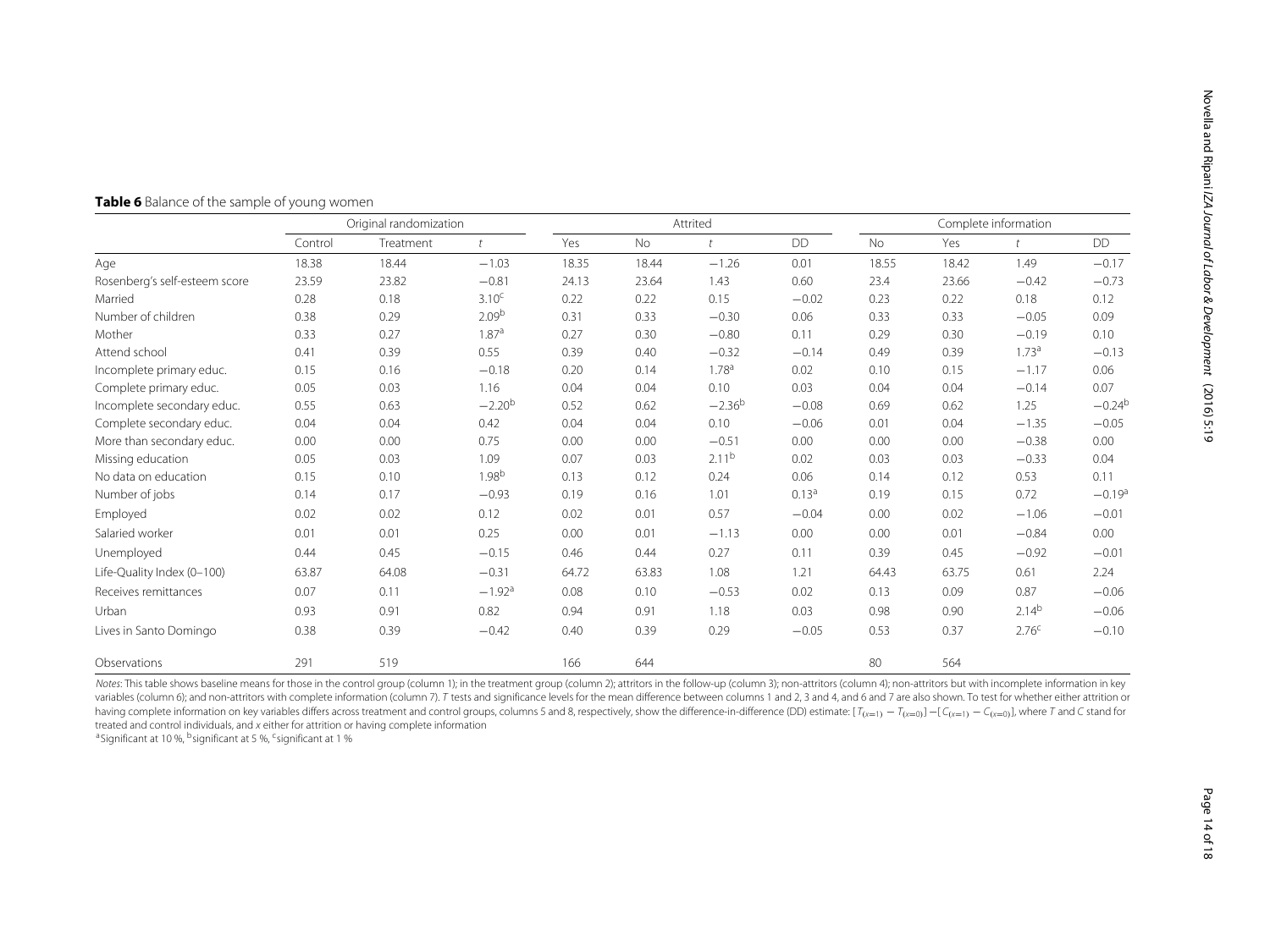### **Table 7** Overall JE effects on pregnancy (probit, marginal effects)

| Pregnancy                        | (1)       | (2)                   | (3)       |
|----------------------------------|-----------|-----------------------|-----------|
|                                  | All women | Age 16-19             | Age 20-29 |
| Treatment                        | $-0.026$  | $-0.078$ <sup>a</sup> | $-0.009$  |
|                                  | (0.021)   | (0.041)               | (0.024)   |
| Mean dep. var. for control group | 0.35      | 0.389                 | 0.337     |
| Observations                     | 2.227     | 564                   | 1,663     |

Notes: Robust standard errors clustered at the course level in parentheses. All models include a dummy variable for whether the follow-up interview was in 2011 and a variable for individual's age

<sup>a</sup> Significant at 10 %

|                         | Pregnancy | <b>Total CPS</b><br>score | Rosenberg<br>scale | <b>Total Grit</b><br>scale | Expectations<br>index |
|-------------------------|-----------|---------------------------|--------------------|----------------------------|-----------------------|
| Pregnancy               |           |                           |                    |                            |                       |
| Total CPS score         | $-0.079$  |                           |                    |                            |                       |
| Rosenberg scale         | $-0.091$  | 0.289                     |                    |                            |                       |
| <b>Total Grit scale</b> | $-0.066$  | 0.563                     | 0.370              |                            |                       |
| Expectations index      | $-0.048$  | 0.238                     | 0.127              | 0.211                      |                       |

### **Table 8** Correlation matrix of residuals

## **Table 9** Overall JE effects on fatherhood: newborns

| Is newborn's father the JE beneficiary? |          | (2)       | (3)       |
|-----------------------------------------|----------|-----------|-----------|
|                                         | All men  | Age 16-19 | Age 20-29 |
| Treatment                               | $-0.005$ | 0.006     | $-0.009$  |
|                                         | (0.019)  | (0.027)   | (0.025)   |
| Mean dep. var. for control group        | 0.110    | 0.0679    | 0.132     |
| Observations                            | 1329     | 440       | 889       |

Note: Robust standard errors clustered at the course level in parentheses

## **Table 10** Overall JE effects on fatherhood: number of newborns

| Number of new children of male JE beneficiary | $\left(1\right)$ | (2)       | (3)       |
|-----------------------------------------------|------------------|-----------|-----------|
|                                               | All              | Age       | Age       |
|                                               | men              | $16 - 19$ | $20 - 29$ |
| Treatment                                     | 0.008            | 0.028     | $-0.001$  |
|                                               | (0.024)          | (0.037)   | (0.031)   |
| Mean dep. var. for control group              | 0.123            | 0.0741    | 0.149     |
| Observations                                  | 1329             | 440       | 889       |
|                                               |                  |           |           |

Note: Robust standard errors clustered at the course level in parentheses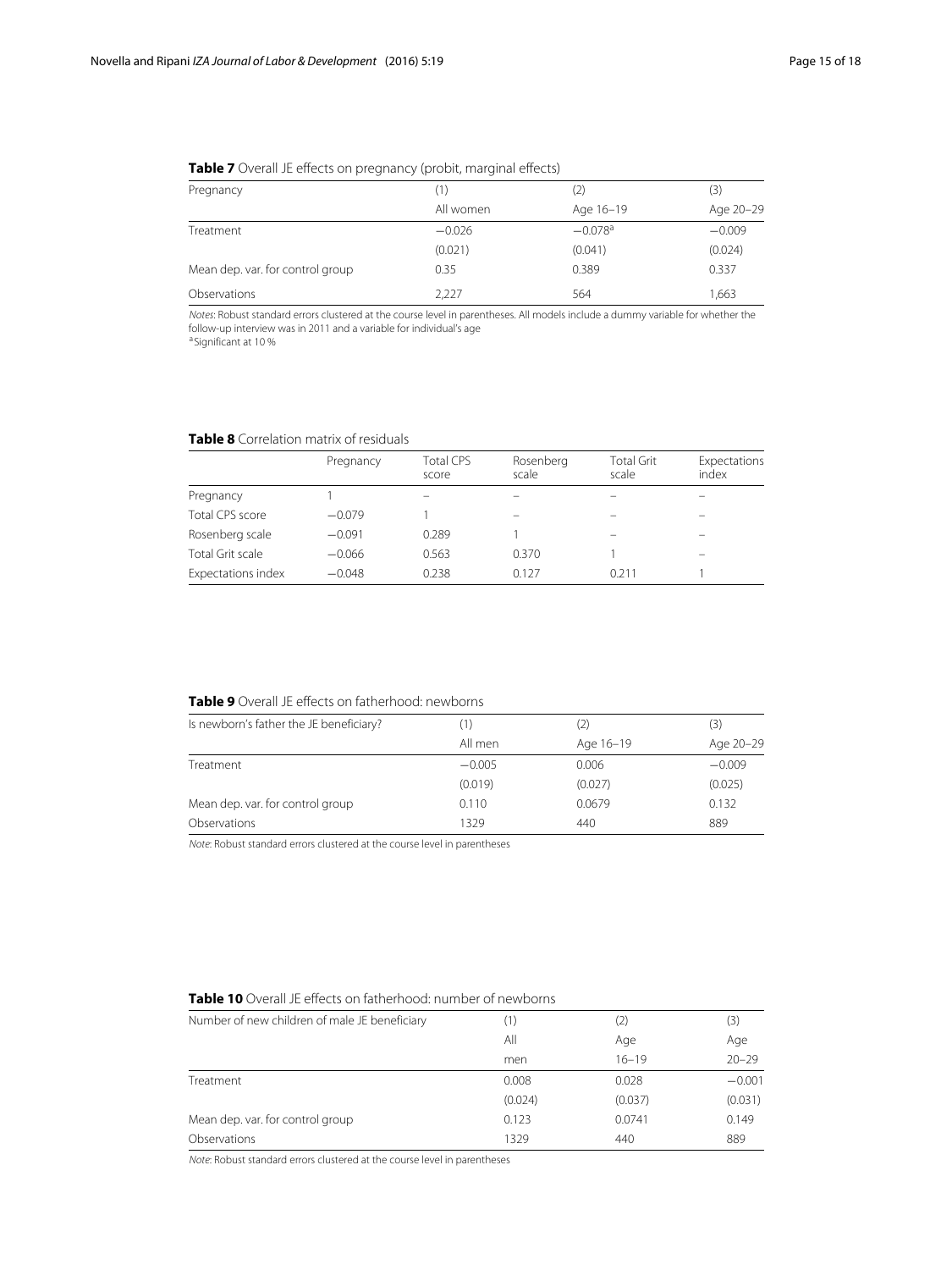#### <span id="page-15-0"></span>**Appendix 2**

### *About the Construction of the Expectations Index*

The follow-up survey included a module of 13 questions that asked about individual, subjective expectations in 5 years' time from the survey. The questions are "how likely do you think is that when you are [current age  $+5$ ] you...: (1) had finished an education level higher than the one you currently have; (2) live in a better neighborhood and have the house and car that you want; (3) live in the Dominican Republic; (4) have your own business; (5) have the job that you want; (6) have achieved your professional aspirations or goals; (7) have achieved your aspirations or goals for personal or family life; (8) keep your current group of friends; (9) have a problem with a relative (parents, siblings, partners, ex-partners, children); (10) had committed a delinquent act or been in jail; (11) get infected with HIV/AIDS; (12) have someone closer to you who get infected with HIV/AIDS; and (13) have someone closer to you (family or friend) dead in a violent act. From this list, we selected the items  $(1)$ ,  $(2)$ ,  $(4)$ ,  $(5)$ ,  $(6)$ , and  $(7)$ , which are related to expectations about individual labor outcomes or wellbeing, to construct our expectations index.

For this, we use principal component factoring analysis. Applying the Kaiser criterion (i.e., retain those factors with eigenvalues equal or higher than 1), we keep only factor 1, which explains the 49 % of the total variance. Our expectation index corresponds to the predicted values of a regression scoring based on varimax rotated factors. Figure 1 shows its distribution for the whole sample, for the whole sample of women, and for adolescent females.

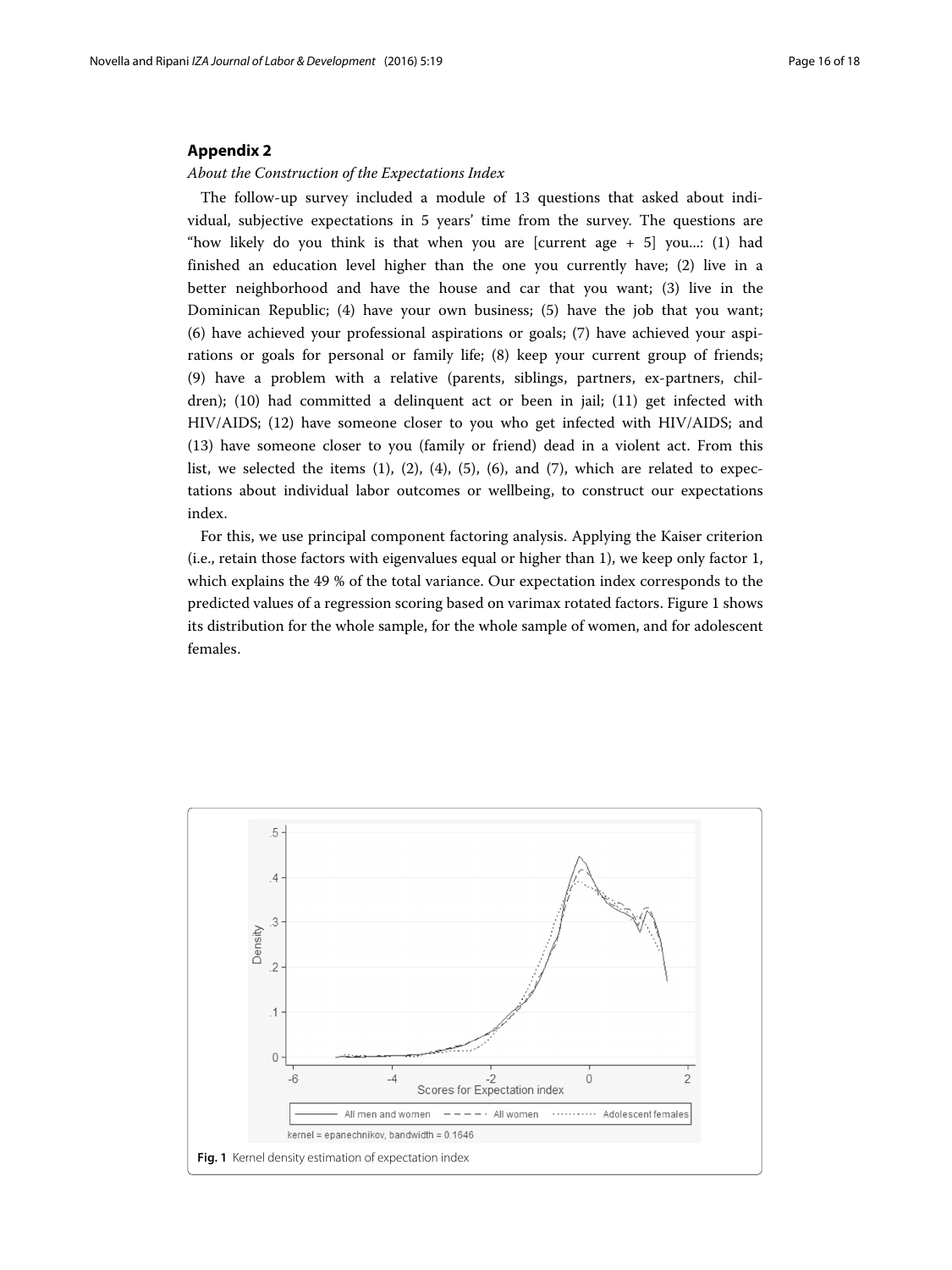#### **Acknowledgements**

We are thankful for the collaboration of Brígida García, advisor on evaluation of the program, and to Paloma Acevedo, Rosangela Bando, Mariano Bosch, Oscar Mitnik, and Norbert Schady for their comments. We also gratefully acknowledge the comments received from Maria Laura Alzúa and Francisco Ferreira as well as other participants at the 2013 Network of Inequality and Poverty (NIP) meeting in Argentina, the Ninth IZA/World Bank Conference "Employment and Development" the nineteenth Latin American and Caribbean Economic Association (LACEA), the seventh annual meeting on the Economics of Risky Behaviors (AMERB), and internal seminars at the Inter-American Development Bank (IDB). The views expressed in this paper are those of the authors and should not be attributed to the IDB. We would also like to thank the anonymous referee and the editor for the useful remarks. Responsible editor: David Lam

#### **Competing interests**

The IZA Journal of Labor & Development is committed to the IZA Guiding Principles of Research Integrity. The authors declare that they have observed these principles.

#### **Author details**

<sup>1</sup> Inter-American Development Bank, 1300 New York Avenue, N.W., 20577, Washington, D.C., USA. <sup>2</sup>Inter-American Development Bank, 1300 New York Avenue, N.W., 20577 Washington, D.C. , USA.

#### Received: 5 August 2016 Accepted: 27 October 2016 Published online: 08 December 2016

#### **References**

- <span id="page-16-1"></span><span id="page-16-0"></span>Acs G (1996) The impact of welfare on young mothers' subsequent childbearing decisions. J Hum Res 31(4):898–915 An CB, Havemanand R, Wolfe B (1993) Teen out-of-wedlock births and welfare receipt: The role of childhood events and
	- economic circumstances. Rev Econ Stat 75:195–208
- <span id="page-16-6"></span>Arceo-Gomez E, Campos-Vazquez R (2014) Teenage pregnancy in Mexico: evolution and consequences. LA J Econ 51(1):109–146
- <span id="page-16-2"></span>Ashcraft A, Lang K (2006) The consequences of teenage childbearing. NBER Working Paper No. 12485, August. doi: [10.3386/w12485.](http://dx.doi.org/10.3386/w12485)<http://www.nber.org/papers/w12485>
- <span id="page-16-5"></span>Azevedo JP, Lopez-Calva LF, Perova E (2012). Is the baby to blame? An inquiry into the consequences of early childbearing. World Bank Policy Research Working Paper 6074, World Bank, Washington, DC, USA
- <span id="page-16-7"></span>Berthelon M, Kruger D (2014) The impact of adolescent motherhood on education in Chile. IZA Discussion Paper 8072 Institute for the Study of Labor, Bonn, Germany
- <span id="page-16-20"></span>Betcherman G, Dar A, Olivas K (2004) Impacts of active labour market programs: new evidence from evaluations with particular attention to developing and transition countries. Social Protection Discussion Paper 0402, World Bank, Washington, DC, USA
- <span id="page-16-12"></span>Brea M (2010) Interpretación de las escalas CPS, Rosenberg y GRIT y propuestas de revisión para mejorar la confiabilidad. Unpublished manuscript
- <span id="page-16-21"></span>Calero C, Rozo SV (2016) The effects of youth training on risk behavior: the role of non-cognitive skills. IZA J Labor & Dev 5(1):1–27
- <span id="page-16-10"></span>Card D, Ibarrarán P, Regalia F (2011) The labor market impacts of youth training in the Dominican Republic. J Labor Econ 29(2):267–300
- <span id="page-16-8"></span>Carrasco H (2012) El Embarazo Adolescente en Hogares Pobres de la República Dominicana: Evidencia a partir de la EEPS 2010. Unpublished manuscript
- <span id="page-16-14"></span>Chevalier A, Viitanen TK (2003) The long-run labour market consequences of teenage motherhood in Britain. J Pop Econ 16(2):323–343
- <span id="page-16-4"></span>Cygan-Rehm K, Riphahn RT (2014) Teenage pregnancies and births in Germany: patterns and developments. CESifo Working Paper 4836. CESifo Group Munich, Munich, Germany
- <span id="page-16-13"></span>Duckworth AL, Peterson C, Matthews MD, Kelly DR (2007) Grit: Perseverance and passion for long-term goals. J Pers Soc Psychol 92(6):1087-1101
- <span id="page-16-11"></span>Duflo E, Glennerster R, Kremer M (2007) Using randomization in development economics research: a toolkit. Handb Dev Econ 4:3895–3962
- <span id="page-16-3"></span>Ermisch J, Pevalin DJ (2005) Early motherhood and later partnerships. J Pop Econ 18(3):469–489
- <span id="page-16-9"></span>Favara M, Lavado P, Sanchez A (2016) Understanding teenage fertility, cohabitation, and marriage: the case of Peru. IZA Discussion Paper. IZA Discussion Paper. Paper No. 10270<https://ssrn.com/abstract=2849755>
- <span id="page-16-22"></span>Fazio MV (2011) Análisis de la percepción de los empleadores acerca de las pasantías y las perspectivas de inserción laboral en esas empresas. Technical Report 240. Inter-American Development Bank, Washington, DC, United States
- <span id="page-16-15"></span>Fletcher JM, Wolfe BL (2009) Education and labor market consequences of teenage childbearing evidence using the timing of pregnancy outcomes and community fixed effects. J Hum Res 44(2):303–325
- <span id="page-16-18"></span>Gonzalez Velosa C, Ripani L, Rosas D (2012) How can job opportunities for young people in Latin America be improved? Technical Report 345. Inter-American Development Bank, Washington, DC, United States
- <span id="page-16-16"></span>Goodman GK A, Walker I (2004) Understanding the effects of early motherhood in Britain: the effects on mothers. IZA Discussion Paper 1131. Institute for the Study of Labor, Bonn, Germany
- <span id="page-16-19"></span>Heckman J, Lalonde RJ, Smith J (1999) The economics and econometrics of active labor market programs. In: Ashenfelter O, Card D (eds). Handb Labor Econ. Elsevier, New York, United States
- <span id="page-16-17"></span>Heckman J, Stixrud J, Urzua S (2006) The effects of cognitive and noncognitive abilities on labor market outcomes and social behavior. J Labor Econ 24(3):411-482